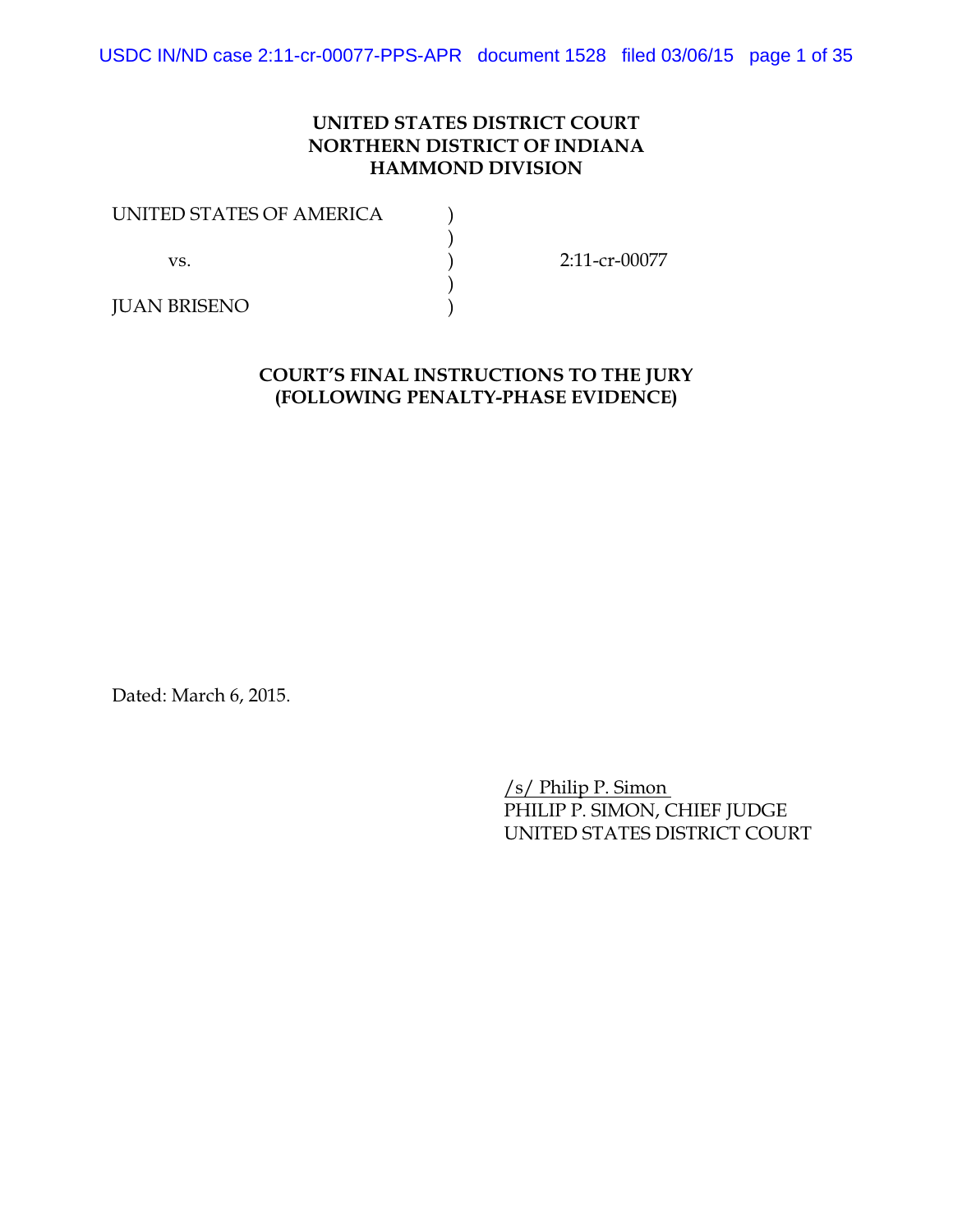#### **Introduction to Final Instructions**

Members of the Jury, it is now my duty to again instruct you on the rules of law that you must follow and apply in imposing a sentence on the defendant.

Regardless of any opinion you may have as to what the law may be - or should be - it would be a violation of your oaths as jurors to base your verdict upon any view of the law other than that given to you in these instructions.

Some of the legal principles that you must apply to this sentencing decision duplicate those you followed in reaching your verdict as to guilt or innocence. Others are different. The instructions I am giving you now are a complete set of instructions on the law applicable to the sentencing decision. I have prepared them to ensure that you are clear in your duties at this extremely serious stage of the case. I have also prepared Special Verdict Forms that you must complete. The forms detail special findings you must make in this case and will help you perform your duties properly.

When I have finished, you will go into the jury room, choose a foreperson (who may or may not be the same foreperson who served during the earlier deliberations on guilt) and begin your penalty deliberations.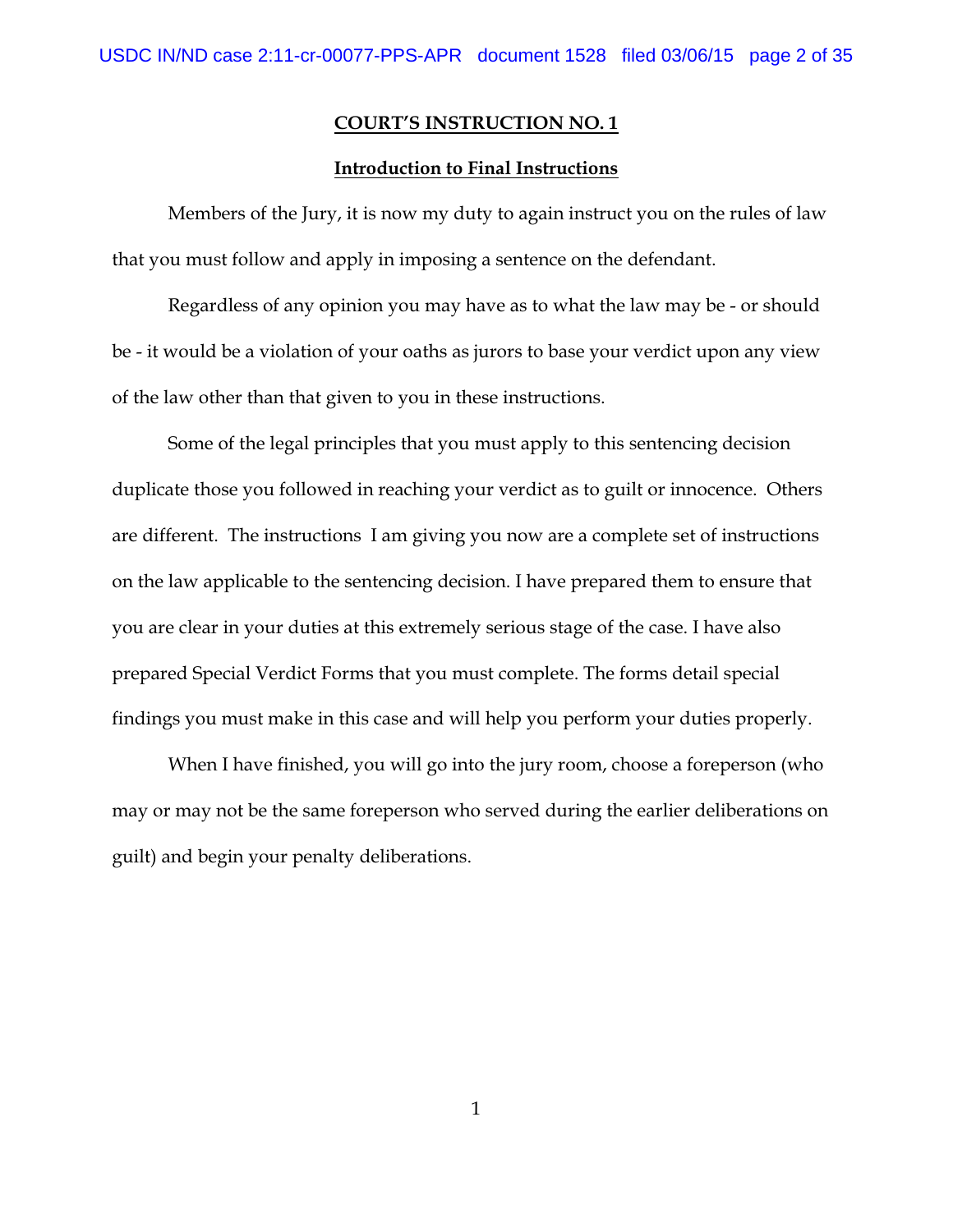#### **Burden of Proof**

Under the federal death penalty statute, there are certain requirements that must be met before you may consider a death sentence. As I have instructed you, you may not consider imposing a death sentence unless you first find the Government proved beyond a reasonable doubt the age requirement, at least one intent factor, and at least one Statutory Aggravating Factor. Again, affirmative findings on these three elements must be unanimous and beyond a reasonable doubt.

You may also find Non-statutory Aggravating Factors, which are those not specifically set out by Congress in the federal death penalty statute, but which have been specifically identified by the government for your consideration in this case. Again, an affirmative finding that any Non-statutory Aggravating Factor exists must be unanimous and beyond a reasonable doubt.

The defendant does not have the burden of disproving the existence of anything the Government seeks to prove. The burden is wholly upon the Government to prove its contentions beyond a reasonable doubt; the law does not require the defendant to produce any evidence at all, including evidence that a particular aggravating factor does not exist or that death is not the appropriate sentence. The defendant has chosen to assert Mitigating Factors, and he has the burden of proving them. However, there is a different standard of proof for Mitigating Factors. You need not be convinced beyond a reasonable doubt about the existence of a Mitigating Factor; you need only be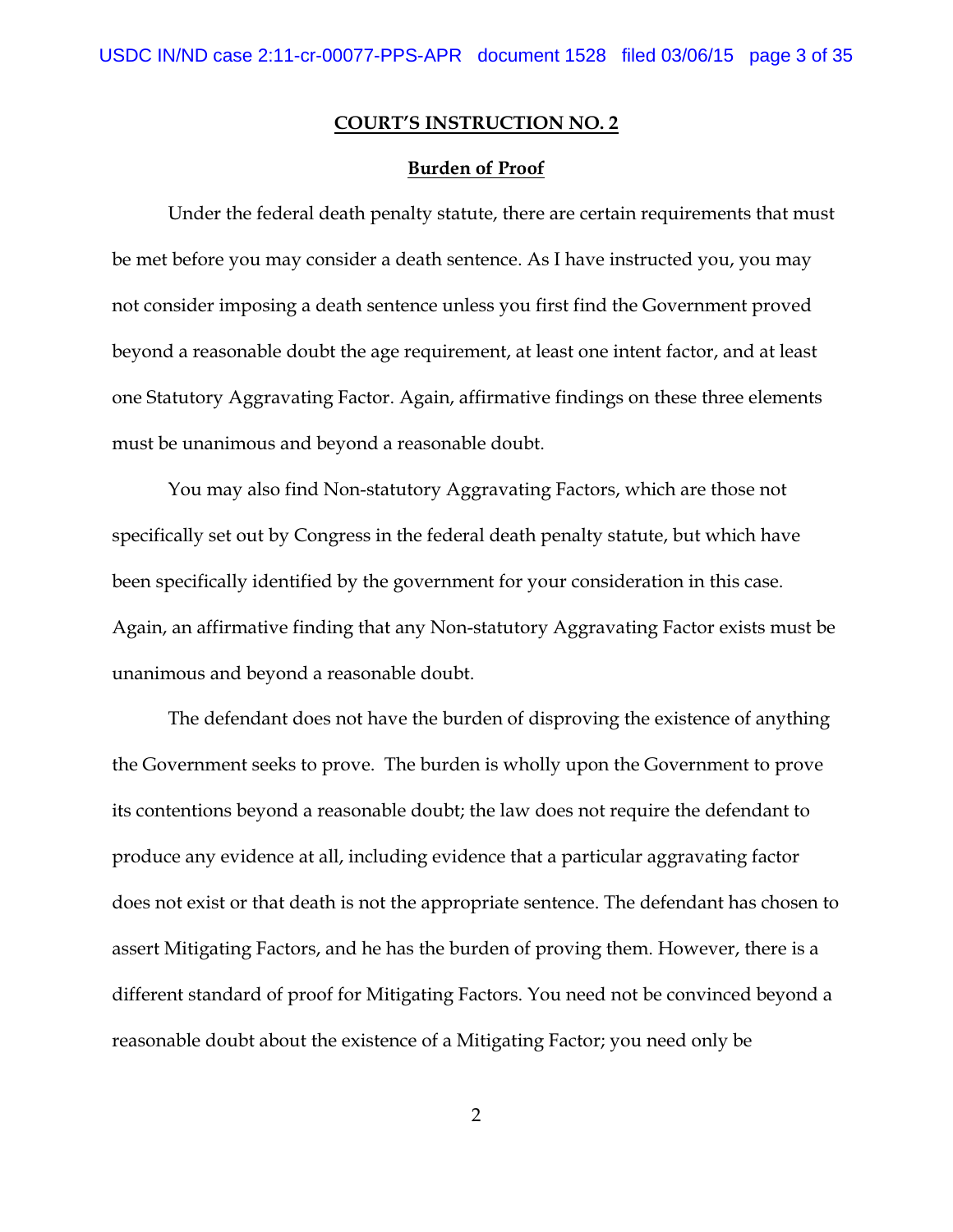convinced by a preponderance of the evidence. A matter is proved "by a preponderance of the evidence" if it is shown to be more likely true than not true. This is a lesser standard of proof under the law than proof beyond a reasonable doubt.

Any evidence relating to Mitigating Factors should be fully discussed by all of you to ensure that each juror considers the matter carefully. I instruct you, however, that the law does not require unanimity with regard to Mitigating Factors. Any one of you may find the existence of a Mitigating Factor, regardless of the number of other jurors who may agree, and anyone who so finds may consider and weigh that Mitigating Factor in determining the appropriate sentence in this case. The Verdict Form provides a space for you to indicate the number of jurors who find a particular Mitigating Factor.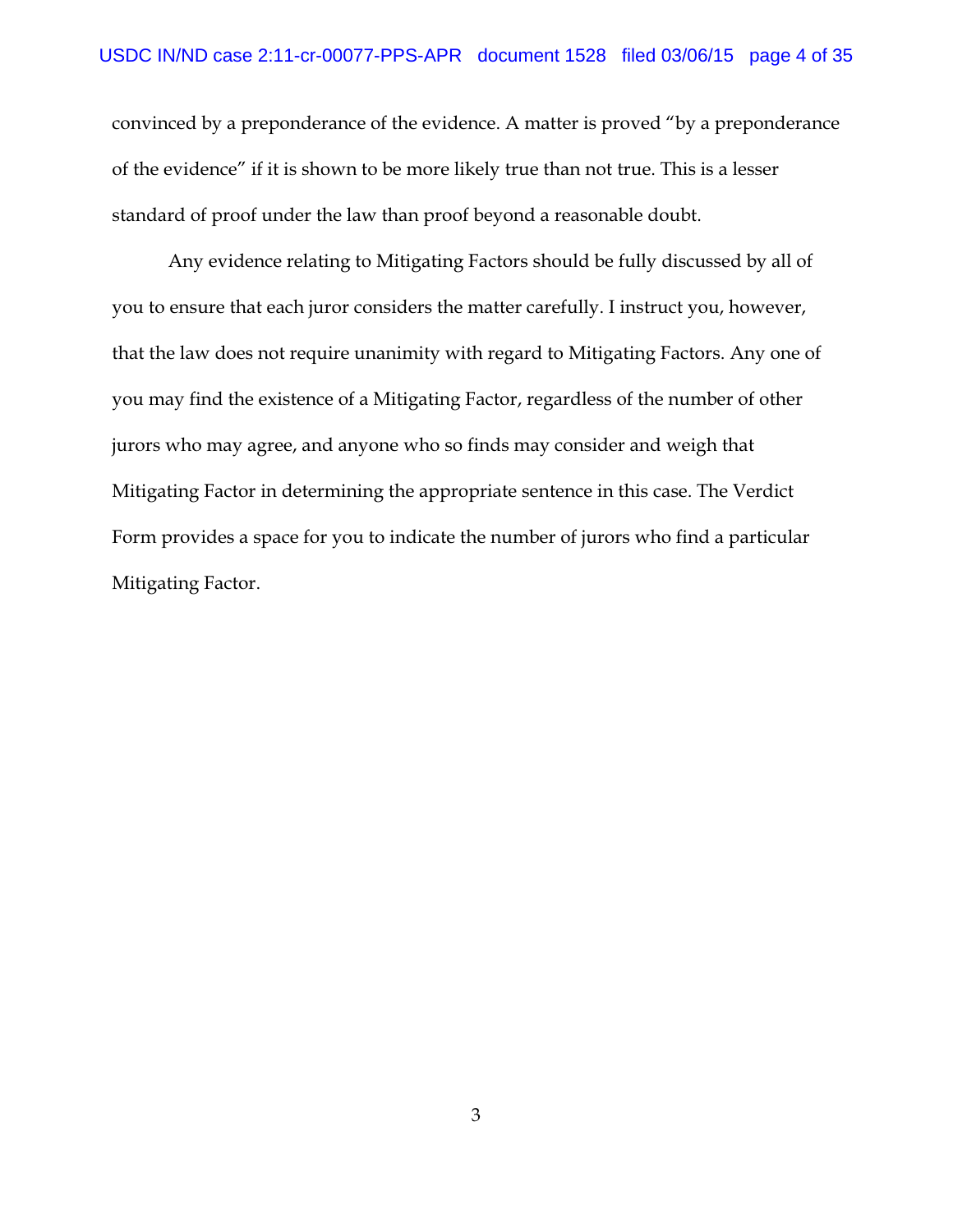### **The Evidence**

In deciding the issues now before you, you may consider any evidence (to the extent you find it credible and relevant), direct or circumstantial, that was presented during the guilt phase of the trial and any information that was presented during the penalty phase of the trial, including any matters to which the parties have stipulated. As in the guilt phase, the arguments of the attorneys and the comments and rulings of the Court are not evidence.

You must make your decision based only on the evidence that you saw and heard here in court. Do not consider anything you may have seen or heard outside of court, including anything from the newspaper, television, radio, the Internet, or any other source.

The evidence includes only what the witnesses said when they were testifying under oath, the exhibits that I allowed into evidence, and any stipulations that the lawyers agreed to. A stipulation is an agreement that certain facts are true or that a witness would have given certain testimony.

Nothing else is evidence. The lawyers' statements and arguments are not evidence. If what a lawyer said is different from the evidence as you remember it, the evidence is what counts. The lawyers' questions and objections likewise are not evidence.

A lawyer has a duty to object if he thinks a question is improper. If I sustained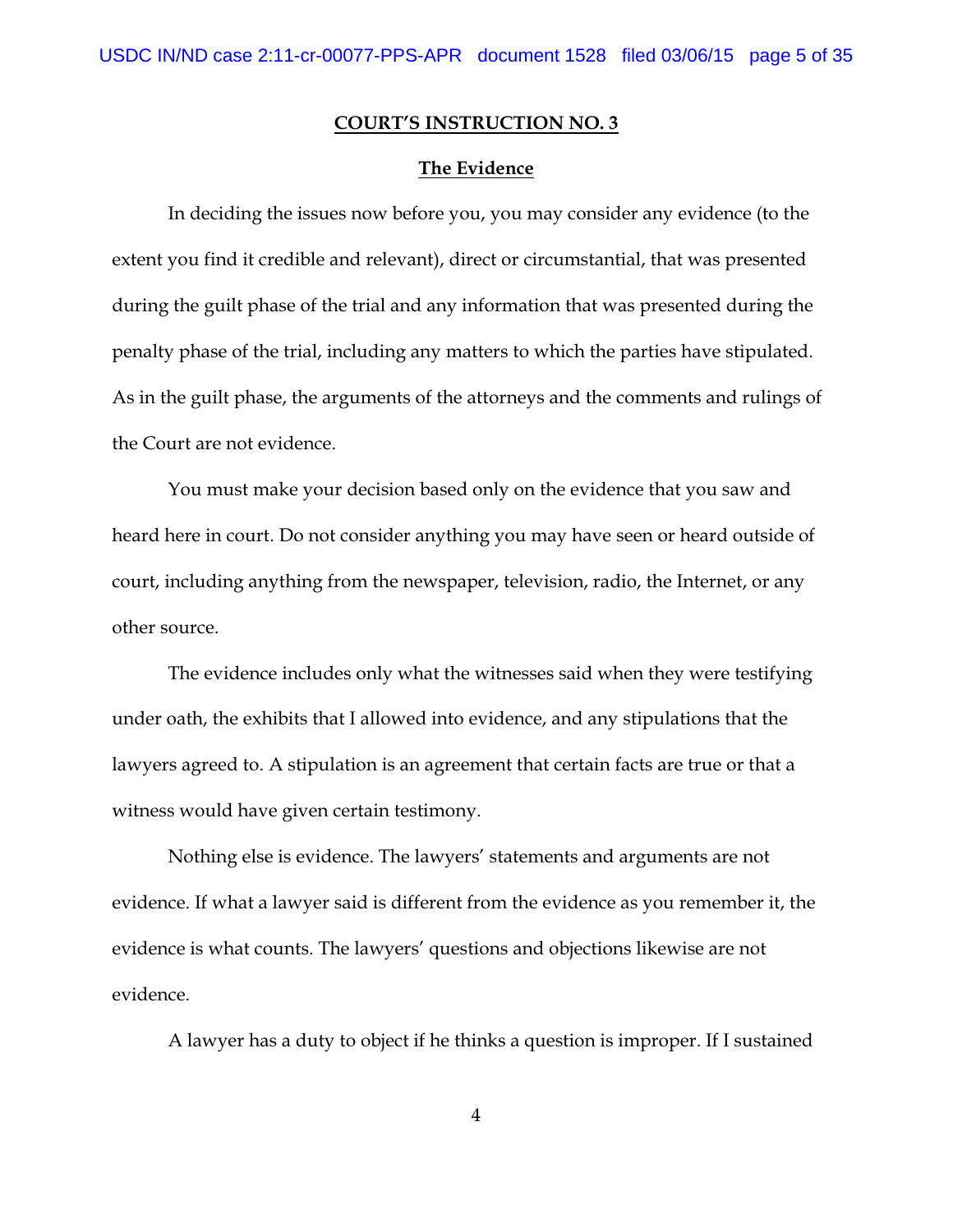objections to questions the lawyers asked, you must not speculate on what the answers might have been.

If, during the trial, I struck testimony or exhibits from the record, or told you to disregard something, you must not consider it.

Give the evidence whatever weight you decide it deserves. Use your common sense in weighing the evidence, and consider the evidence in light of your own everyday experience.

People sometimes look at one fact and conclude from it that another fact exists. This is called an inference. You are allowed to make reasonable inferences, so long as they are based on the evidence.

You may have heard the terms "direct evidence" and "circumstantial evidence." Direct evidence is evidence that directly proves a fact. Circumstantial evidence is evidence that indirectly proves a fact. You are to consider both direct and circumstantial evidence. The law does not say that one is better than the other. It is up to you to decide how much weight to give to any evidence, whether direct or circumstantial.

Do not make any decisions simply by counting the number of witnesses who testified about a certain point. You may find the testimony of one witness or a few witnesses more persuasive than the testimony of a larger number. You need not accept the testimony of the larger number of witnesses. What is important is how truthful and accurate the witnesses were and how much weight you think their testimony deserves.

Part of your job as jurors is to decide how believable each witness was, and how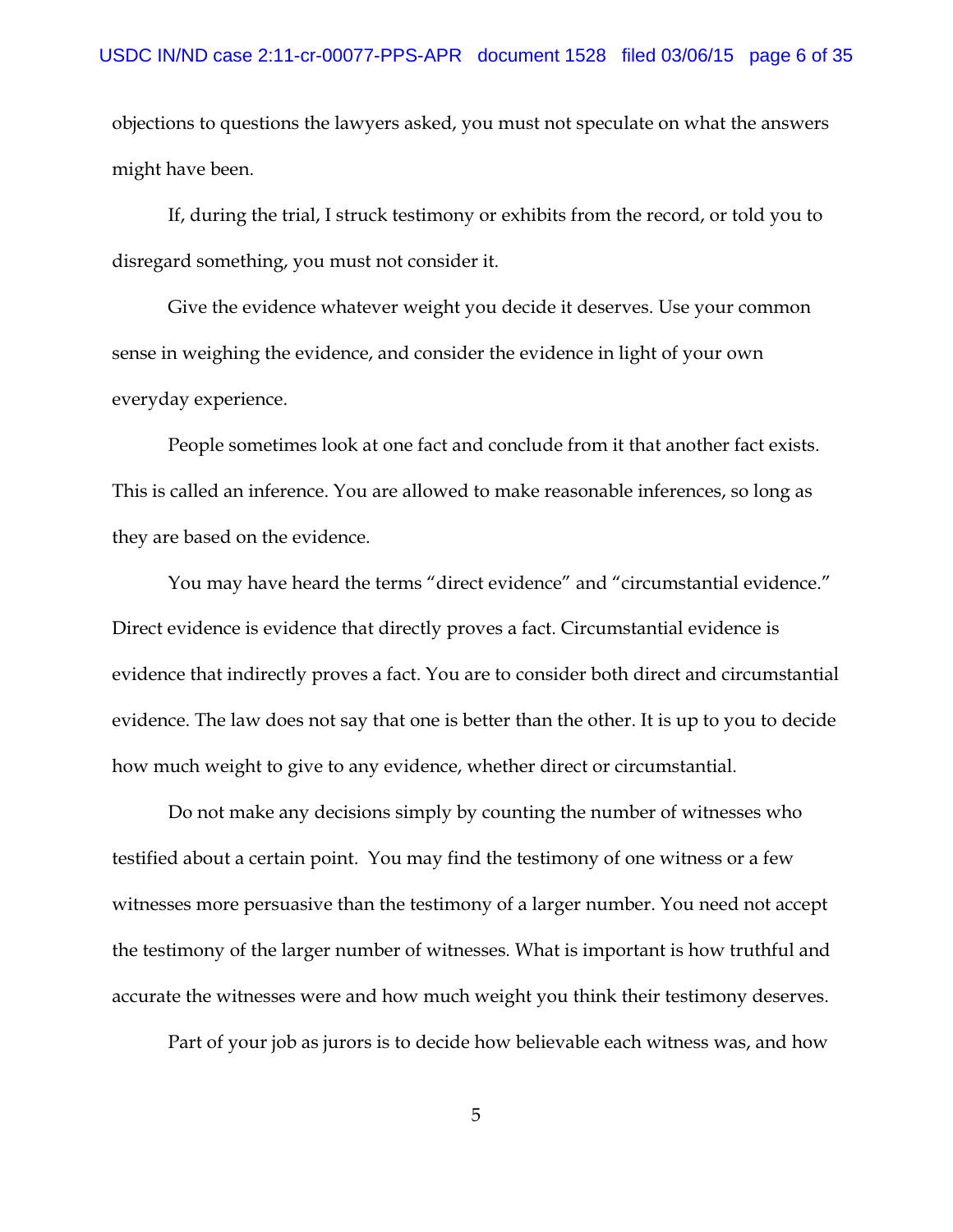much weight to give each witness's testimony. You may accept all of what a witness says, or part of it, or none of it. Some factors you may consider include:

- the intelligence of the witness;

- the witness's ability and opportunity to see, hear, or know the things the witness testified about;

- the witness's memory;

- the witness's demeanor;

- whether the witness had any bias, prejudice, or other reason to lie or slant the testimony;

- the truthfulness and accuracy of the witness's testimony in light of the other evidence presented; and

inconsistent statements or conduct by the witness.

You may consider evidence that a witness was convicted of a crime only in deciding the believability of his testimony. You may not consider it for any other purpose.

You have heard two witnesses who gave opinions and testimony about certain subjects. Specifically, Mark Bezy and David Dodrill, who testified about prison conditions and security.

You do not have to accept these witnesses' opinions or testimony. You should judge these witnesses' opinions and testimony the same way you judge the testimony of any other witness. In deciding how much weight to give to these opinions and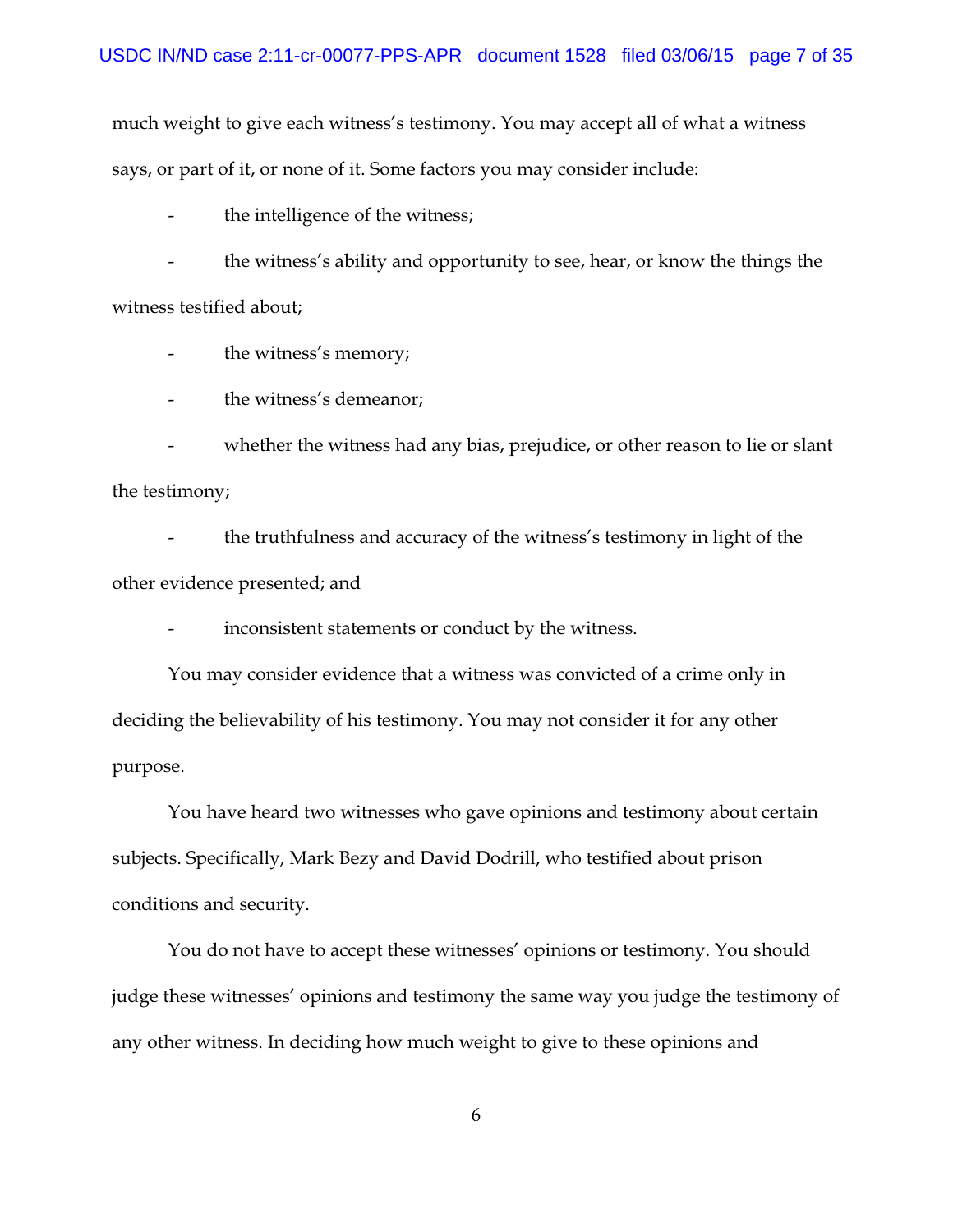testimony, you should consider each witness's qualifications, how he or she reached his or her opinions and conclusions, and the factors I have described for determining the believability of testimony.

If you have taken notes during the trial, you may use them during deliberations to help you remember what happened during the trial. You should use your notes only as aids to your memory. The notes are not evidence. All of you should rely on your independent recollection of the evidence, and you should not be unduly influenced by the notes of other jurors. Notes are not entitled to any more weight than the memory or impressions of each juror.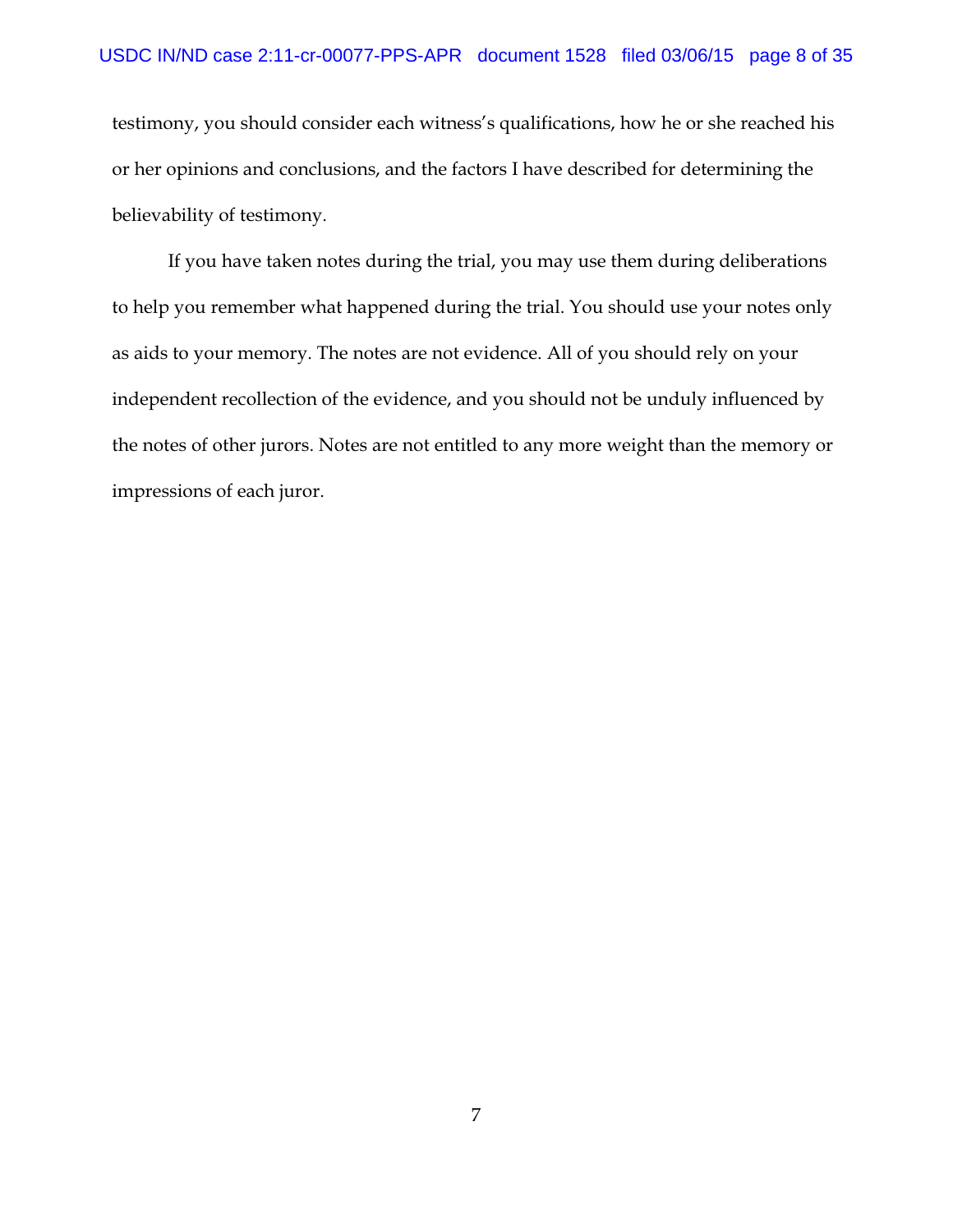### **The Defendant's Right Not to Testify**

The defendant did not testify. A defendant has an absolute right not to testify. There is no burden upon a defendant to prove that he should not be sentenced to death. The burden is entirely on the prosecution to prove that a sentence of death should be imposed. Accordingly, you may not consider in any way the fact that the defendant did not testify. You may not even discuss it in your deliberations.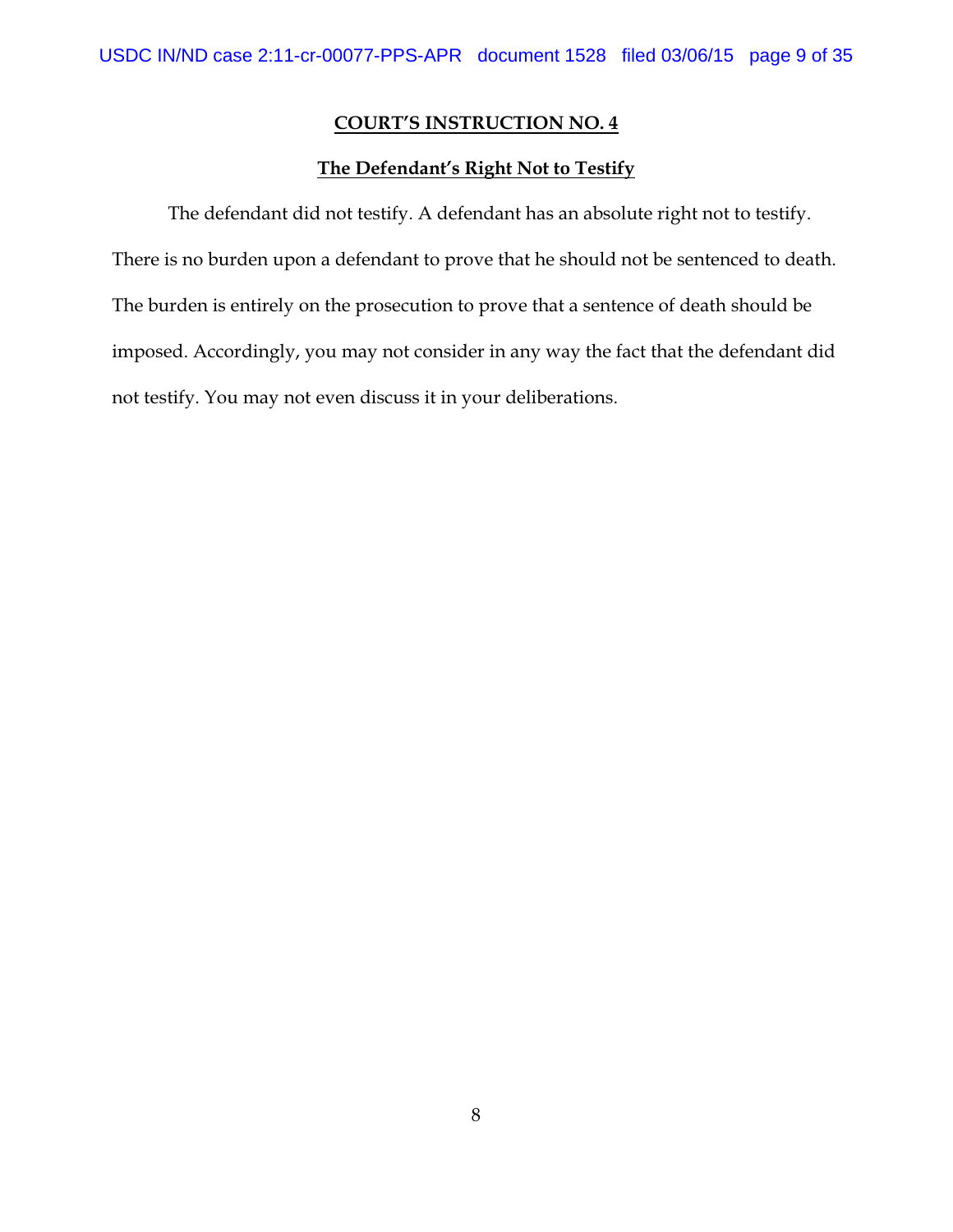### **Your Findings**

I will now provide you with additional instructions on the Age requirement, Threshold Intent Factors, Aggravating Factors, and Mitigating Factors. I again stress the importance of your giving careful and thorough consideration to all evidence before you. I also remind you of your obligation to strictly follow the applicable law.

You must deliberate and determine the appropriate sentence for each of the capital counts separately. Although I will be discussing the capital counts together, your findings regarding gateway factors, aggravating factors, and all other issues pertaining to these counts must treat each of these counts separately. You may find differences which justify different sentences on different counts. You will have a separate Special Verdict Form to complete for each capital count.

You also may not rely solely upon your guilt-phase verdict or your factual determinations therein. Instead, you must now consider each issue and make each determination described in these Instructions, even if you considered similar issues during your first deliberations in the guilt phase of this trial.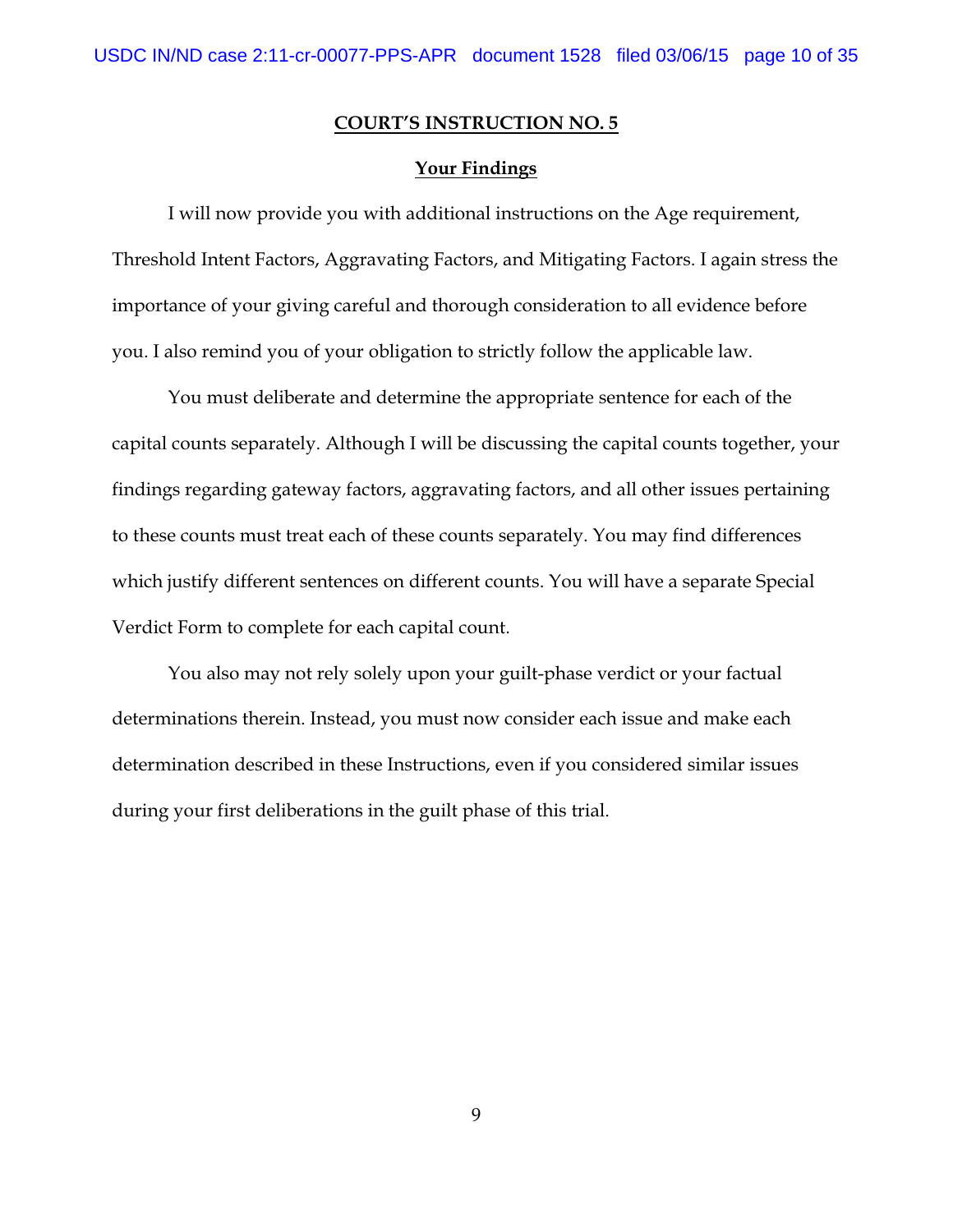#### **Age of defendant (Section I of Special Verdict Form)**

The first step in your deliberations should be to determine whether the Government has proved beyond a reasonable doubt that the defendant was at least eighteen years old on the date the capital crime you are considering was committed. Those dates are: September 26, 2007 (Luis Ortiz), June 3, 2008 (Michael Sessum and Miguel Mejias), February 7, 2010 (Miguel Colon), and June 19, 2010 (Latroy Howard).

 If you find that the Government failed to prove that the defendant was at least eighteen years old on any of these dates, then you will complete Section I of the appropriate Special Verdict Form accordingly and your deliberations will be over as to the murder committed on that date or those dates. For any such count you will sign the final certification in Section VII of the Special Verdict Form and move on to considering the next count. If you have no counts left to consider you will advise the Court that you have reached a verdict.

If, however, you find unanimously and beyond a reasonable doubt that the defendant was at least eighteen years old on the date any of the murder counts was committed, you will fill in the appropriate Special Verdict Form accordingly. You should then proceed to the second step in your deliberations on any such counts, the determination of the required intent factor or factors.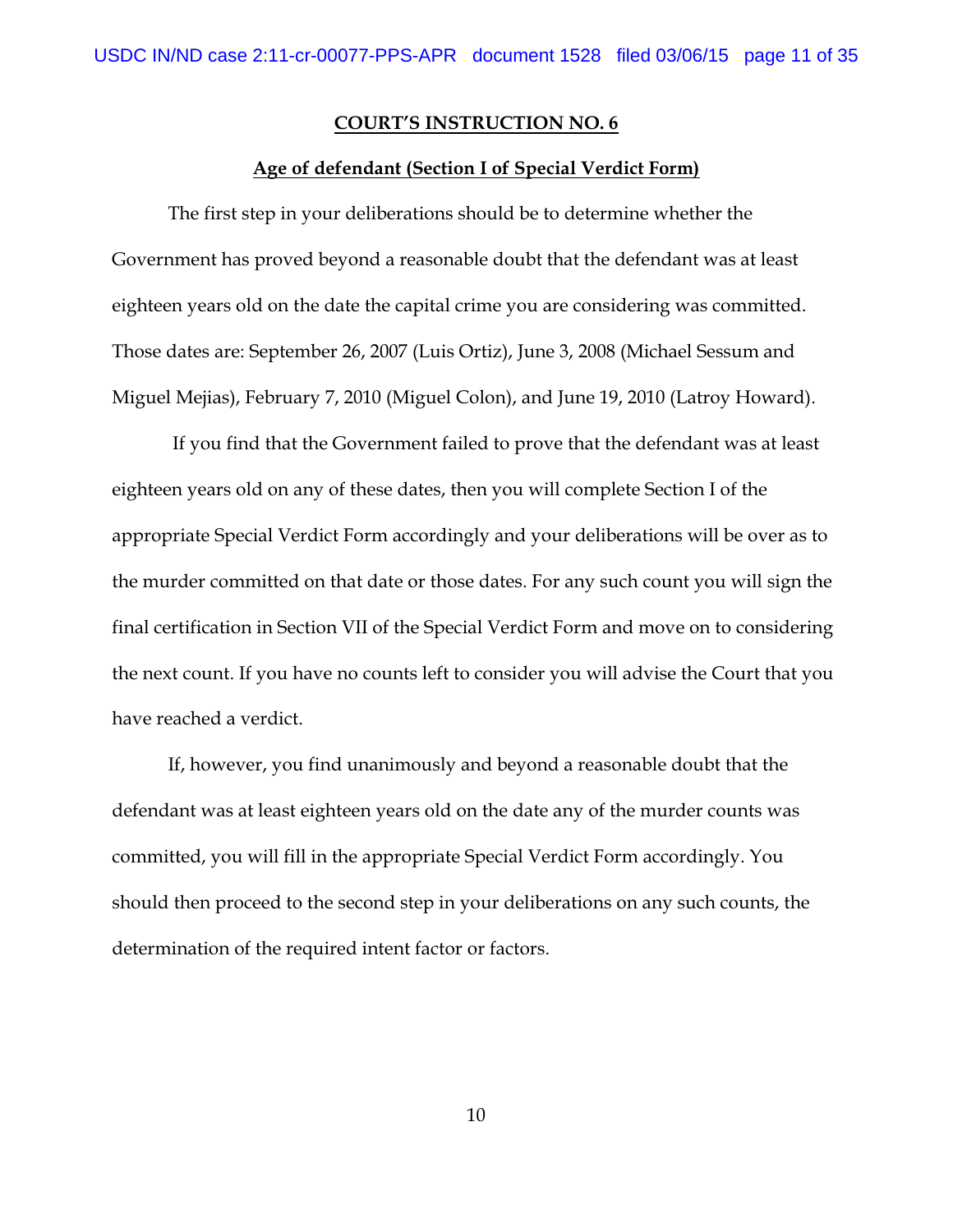#### **Threshold Intent Factors (Section II of Special Verdict Form)**

In addition to the required age finding, you also may not consider the death penalty for any count unless you first unanimously find, beyond a reasonable doubt, that the government proved at least one of four possible threshold intent factors. Not all four threshold intent factors are available for your consideration in every count. The Special Verdict Forms set out which threshold intent factors are at issue in each count, and you will consider only the threshold intent factors listed for each count. Your consideration of the possible threshold intent factors will address whether the defendant:

(1) intentionally killed the victim; or

(2) intentionally inflicted serious bodily injury that resulted in the death of the victim; or

(3) intentionally participated in an act, contemplating that a person's life would be taken or intending that lethal force would be used in connection with a person, other than one of the participants in the offense, and the victim died as a direct result of the act; or

(4) intentionally and specifically engaged in an act of violence, knowing that the act created a grave risk of death to a person, other than one of the participants in the offense, such that participation in the act constituted a reckless disregard for human life, and the victim died as a direct result of the act.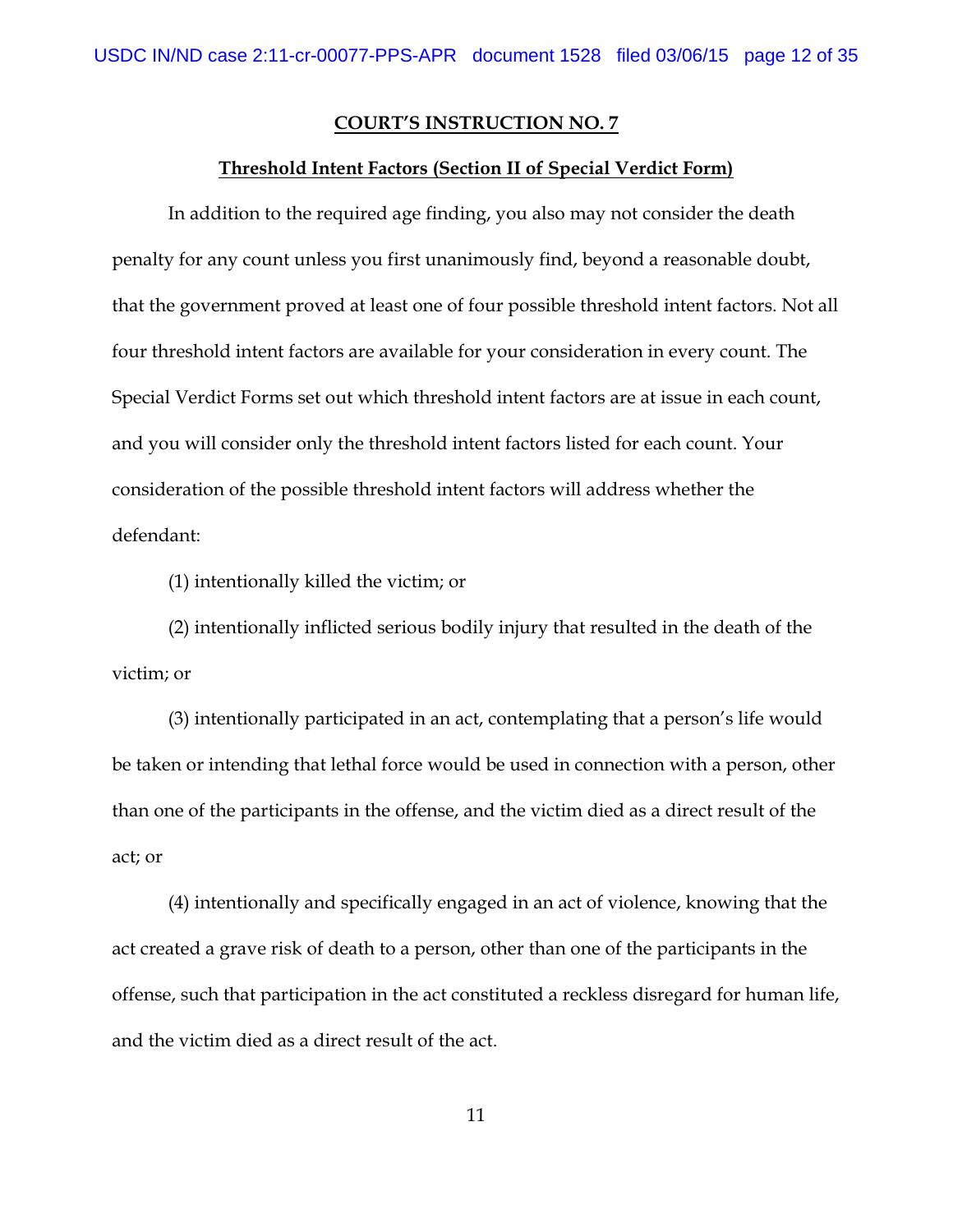Intent or knowledge may be proved like anything else. You may consider any statements made and acts done by the defendant, and all facts and circumstances in evidence in determining the defendant's knowledge and intent. An "intentional act" is an act done deliberately and with the conscious desire that it be committed. A person acts knowingly if he realizes what he is doing and is aware of the nature of his conduct, and does not act through ignorance, mistake, or accident. You may, but are not required to, infer that a person intended the natural and probable consequences of his knowing and voluntary acts.

"Serious bodily injury" means a significant or considerable amount of injury or damage to the victim's body which involves a substantial risk of death, unconsciousness, extreme physical pain, protracted and obvious disfigurement, or protracted loss or impairment of the function of a body member, organ, or mental faculty.

"Lethal force" means an act of violence capable of causing death.

"Grave risk of death" means a significant and considerable possibility that a person other than one of the participants in the crime might be killed.

 Fill in your answers to the questions in Section II of the Special Verdict Form for the count you are considering. If you find that the Government did not prove any of the intent elements listed on the Special Verdict Form for a particular count, then your deliberations will be over as to that count and the Court will sentence the defendant to life in prison without the possibility of release on that count. You will sign the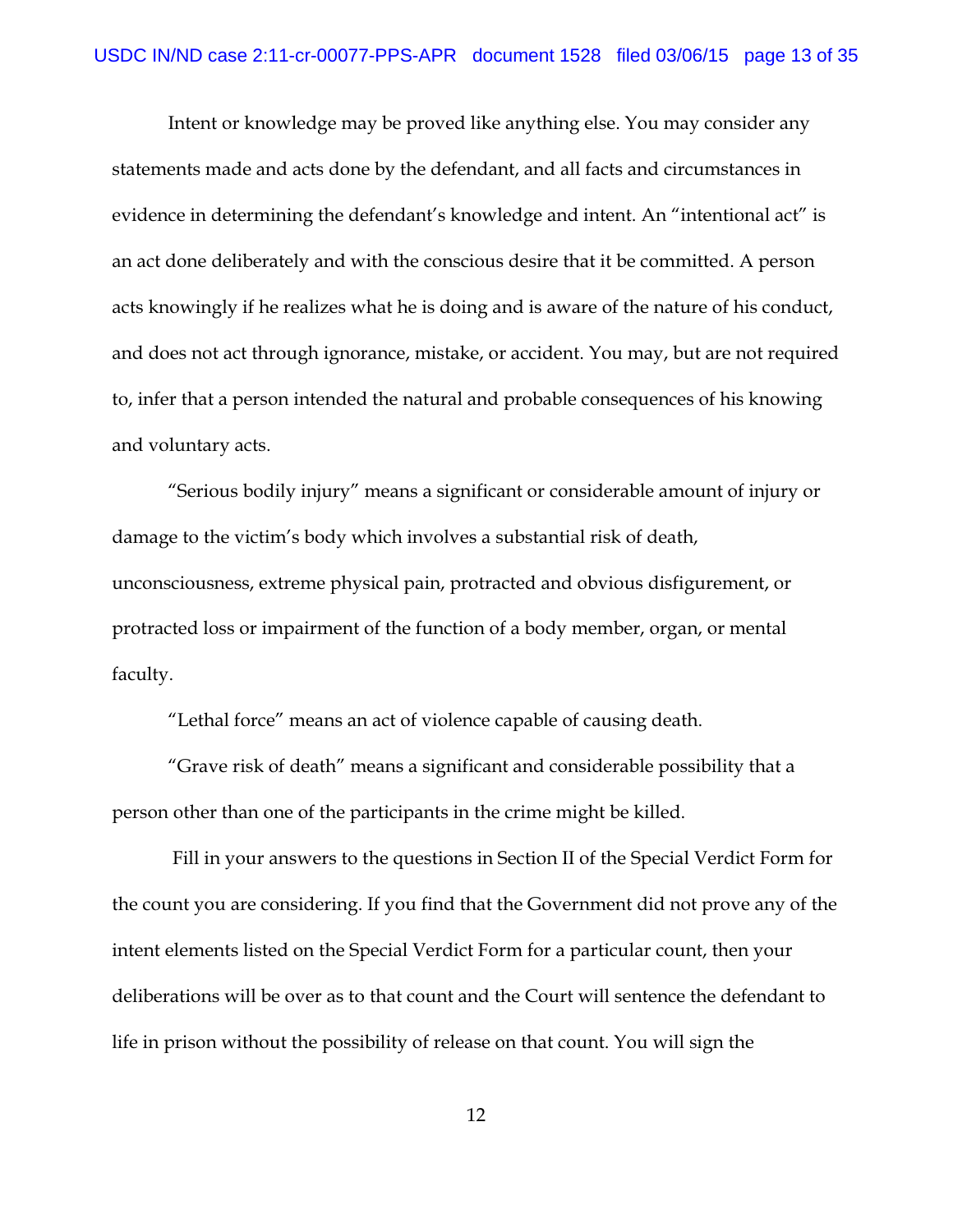Certification in Section VII of the Special Verdict Form for the count you are considering and move on to the next count. If you have no counts left to consider then you will advise the Court that you have reached a verdict.

However, if you unanimously find one or more of the intent elements proved beyond a reasonable doubt with respect to any capital count, then you will note that on the Special Verdict Form for the appropriate count and continue to Section III for that count.

As you continue with your deliberations bear in mind that threshold intent factors are not aggravating factors and therefore may not be weighed in deciding whether or not to impose a sentence of death.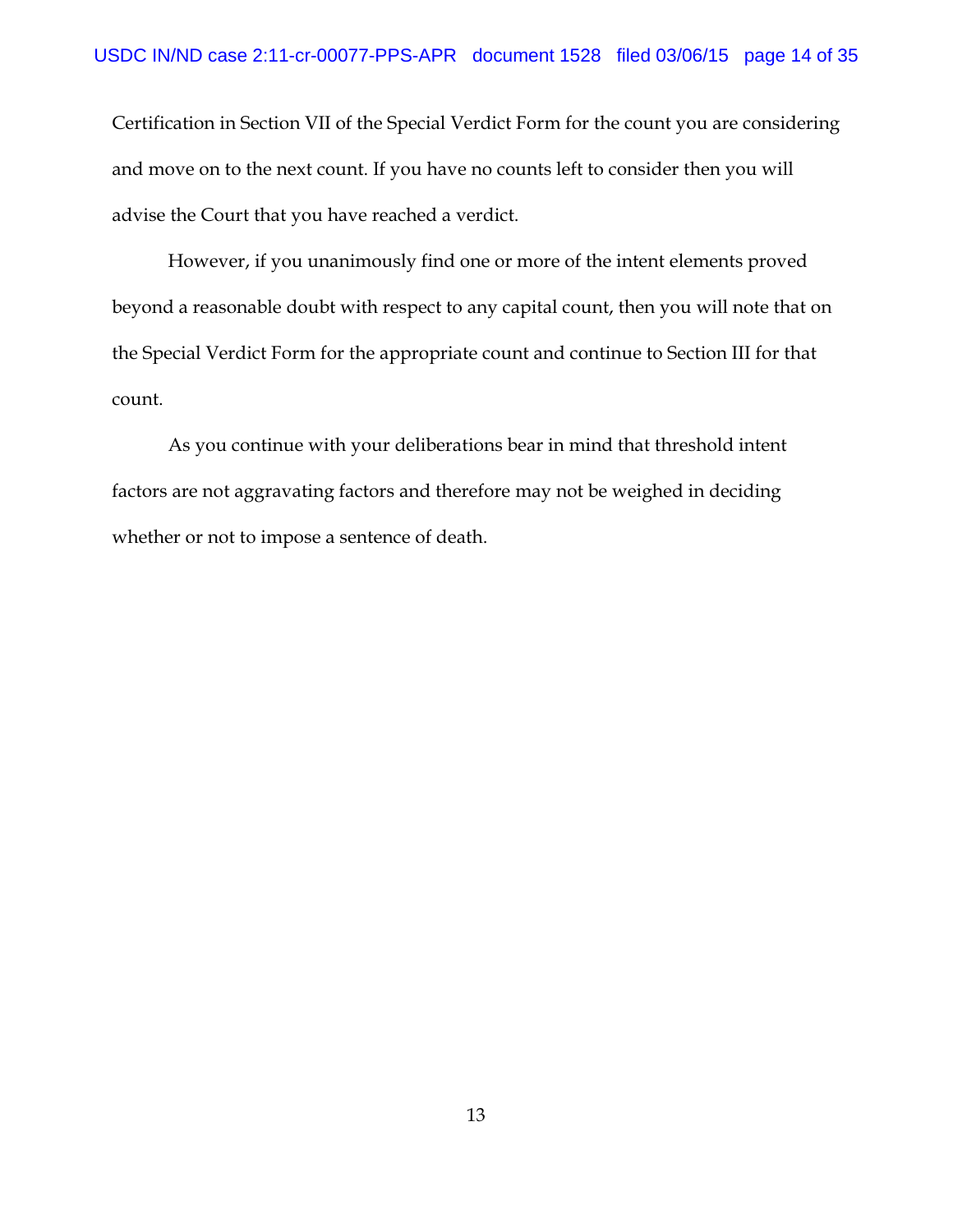#### **Statutory Aggravating Factors (Section III of Special Verdict Form)**

If, for the murder count you are considering, you have unanimously found that the Government has proved beyond a reasonable doubt that the defendant was over the age of eighteen when the offense was committed, and that at least one of the four threshold intent factors existed for the count, you must then proceed to determine whether the Government has proved beyond a reasonable doubt the existence of any of the Statutory Aggravating Factors that the government has alleged for that count. The government has alleged three different Statutory Aggravating Factors, but the government does not allege that all three apply to each count, so the Special Verdict Form for each count lists only the Statutory Aggravating Factor or Factors that apply to that count.

The first Statutory Aggravating Factor alleged by the Government is that the defendant committed each of the murders of Luis Ortiz, Michael Sessum, Miguel Mejias, Miguel Colon, and Latroy Howard after substantial planning and premeditation to cause the death of a person. "Planning" means mentally formulating a method for doing something or achieving some end. "Premeditation" means thinking or deliberating about something and deciding beforehand whether to do it. "Substantial" planning and premeditation means a considerable or significant amount of planning and premeditation. You must find that both the planning and the premeditation were more than the minimum amount necessary to carry out one's plan. To find that the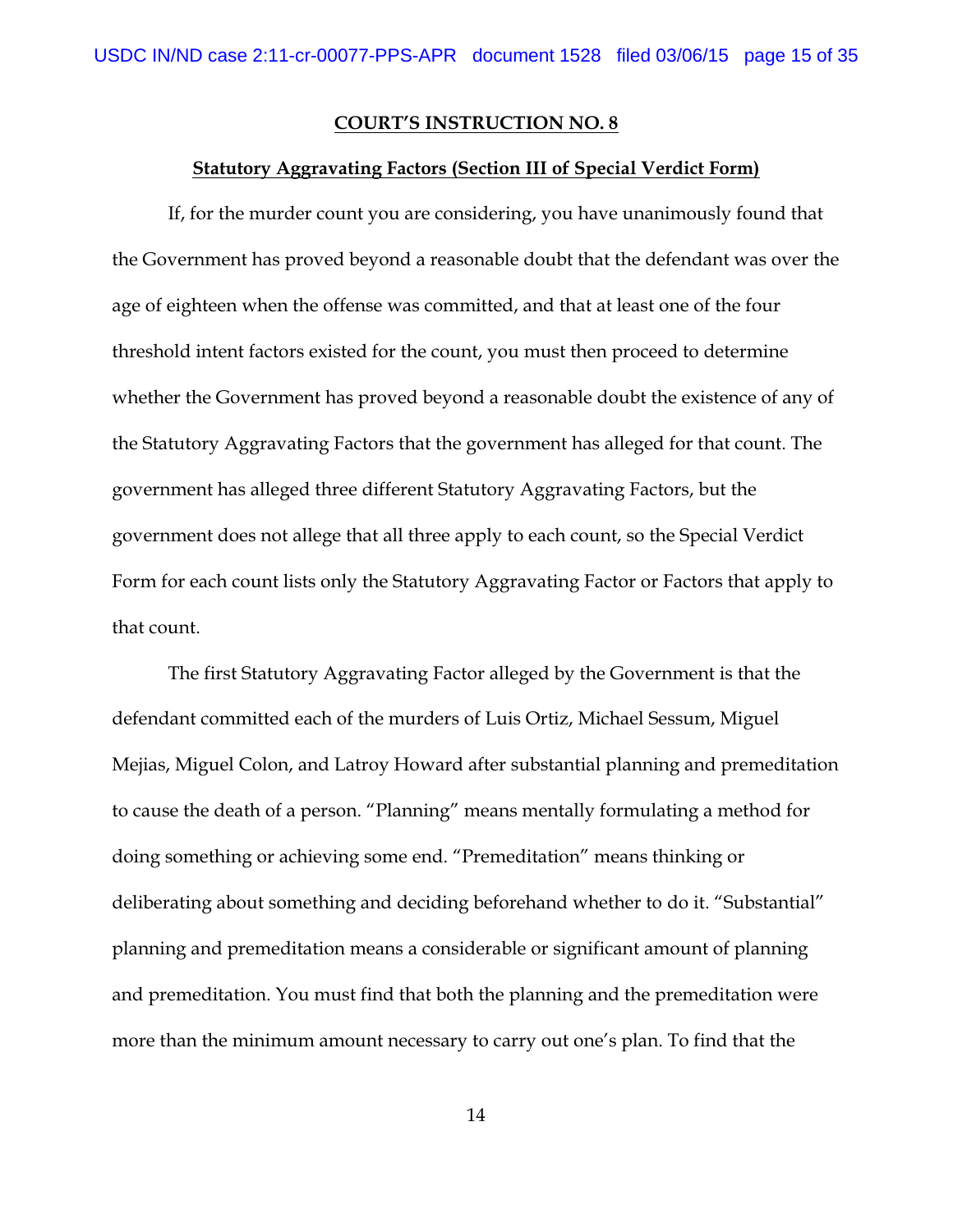Government has satisfied its burden of proving beyond a reasonable doubt that the defendant engaged in substantial planning and premeditation to cause the death of a person, you must unanimously agree on the particular object of the substantial planning and premeditation, namely to cause the death of a person.

The second Statutory Aggravating Factor alleged by the Government is that the defendant, in the commission of the offense, or in escaping apprehension for the offense, knowingly created a grave risk of death to one or more persons in addition to the victim. In this case, the Government alleges this Statutory Aggravating Factor with respect to the murder of each of Michael Sessum, Miguel Mejias, and Miguel Colon. "Persons in addition to the victim" include innocent bystanders in the zone of danger created by the defendant's acts, but do not include other participants in the offenses. "Grave risk of death" is defined above.

The third Statutory Aggravating Factor alleged by the Government with respect to any of the capital counts is that the defendant intentionally killed more than one person in a single criminal episode. In this case, the Government alleges that the defendant intentionally killed or attempted to kill Michael Sessum and Miguel Mejias in a single criminal episode. "Intentionally killing" a person means killing a person on purpose, that is: willfully, deliberately, or with a conscious desire to cause a person's death (and not just accidentally or involuntarily). "More than one person" means one or more other people in addition to the victim named in a particular murder count. "A single criminal episode" is an act or series of related criminal acts which occur within a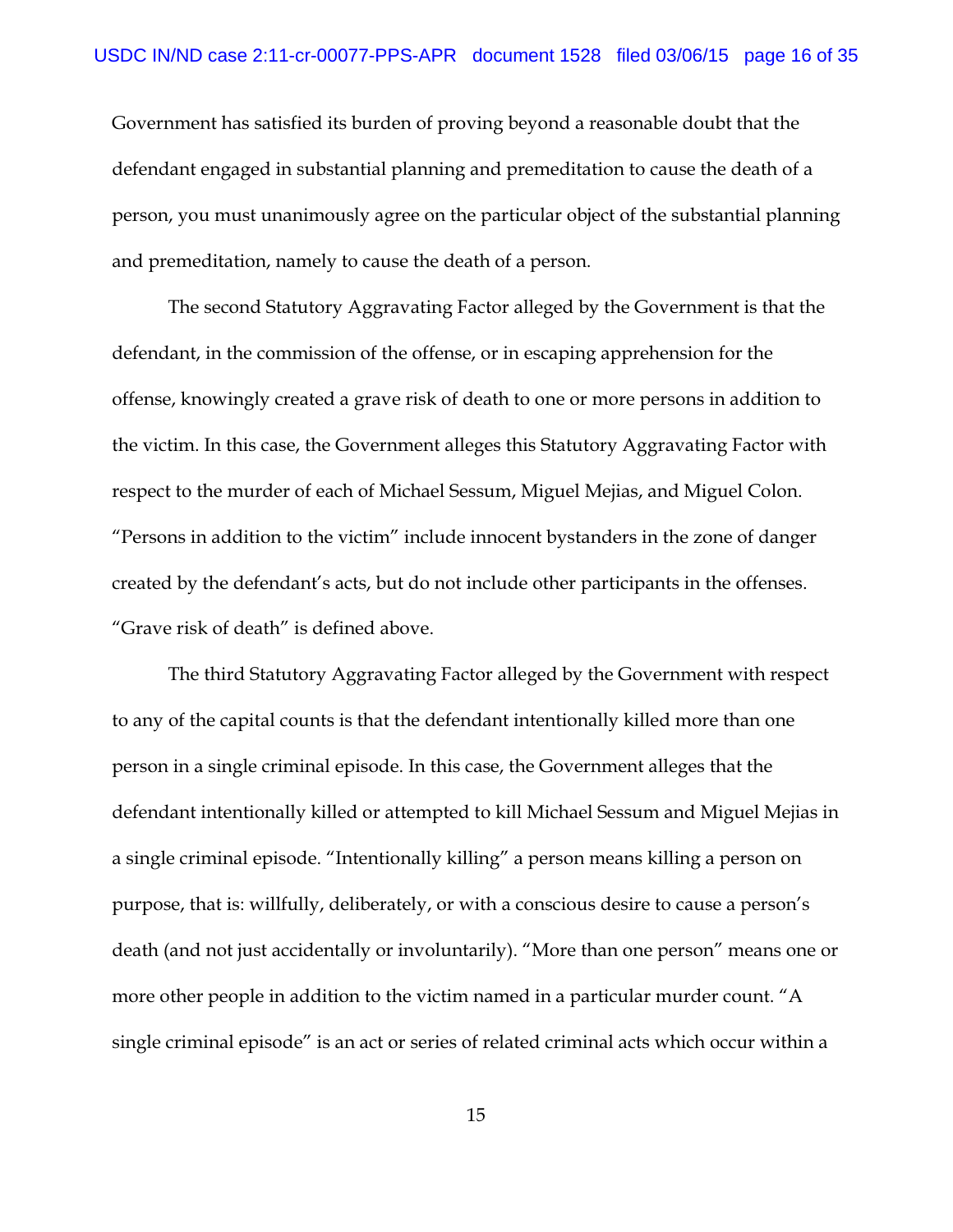relatively limited time and place, or are directed at the same person or persons, or are part of a continuous course of conduct related in time, place, or purpose. You may, but are not required to, infer that a person of sound mind intended the ordinary, natural, and probable consequences of his knowing and voluntary acts. Thus, you may infer from the defendant's conduct that he intended to kill a person if you find: (1) that the defendant was a person of sound mind; (2) that the victim's death was an ordinary, natural, and probable consequence of the defendant's acts; and (3) that the defendant committed these acts knowingly and voluntarily. But once again, you are not required to make such an inference.

The law directs you to consider and decide, separately as to each of the capital counts, only the Statutory Aggravating Factors specifically claimed by the Government with respect to each count. You are reminded that to find the existence of a statutory aggravating factor, your decision must be unanimous and beyond a reasonable doubt.

Complete Section III of the Special Verdict Form for the count you are considering according to your findings. If, for any count, you answer "NO" with respect to all of the Statutory Aggravating Factors alleged in that count then your deliberations are complete with respect to that count. You will sign the Certification in Section VII of the Special Verdict Form for that count and proceed to consider the next count. If no counts remain to be considered then you will advise the Court that you have reached a verdict.

If you answer "YES" with respect to any Statutory Aggravating Factor alleged in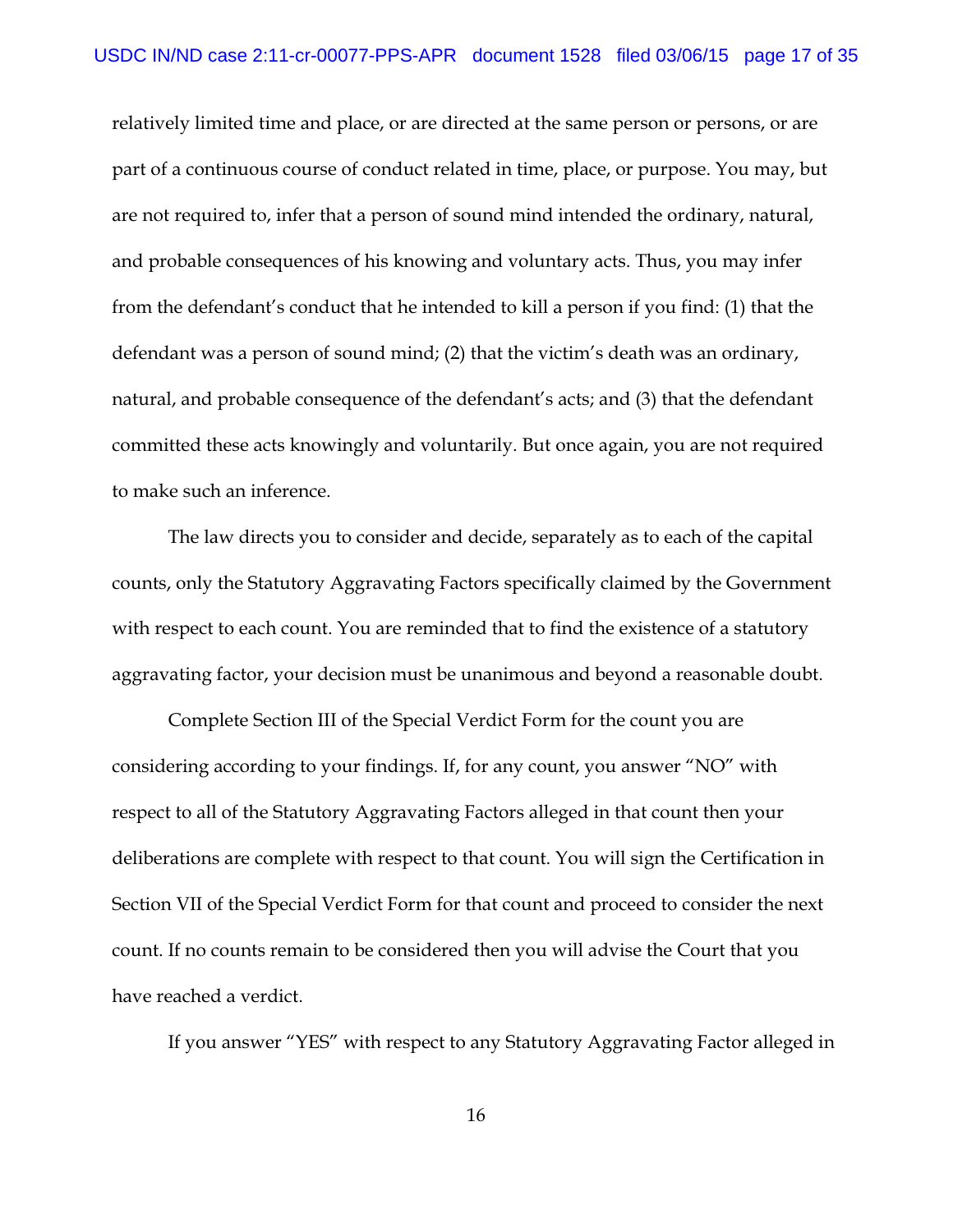the count you are considering, then complete accordingly Section III of the Special

Verdict Form for that count and proceed to Section IV.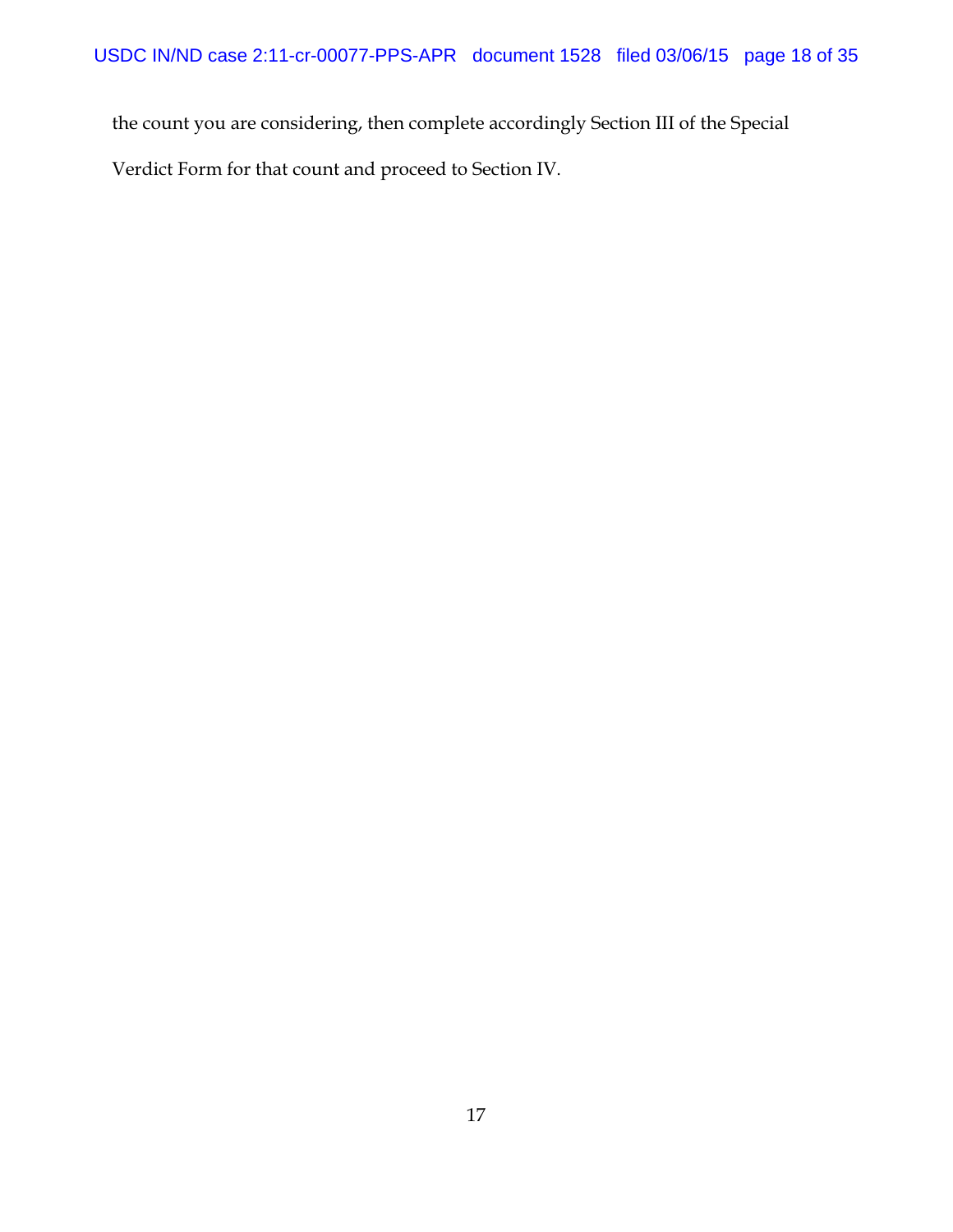#### **Non-Statutory Aggravating Factors (Section IV of Special Verdict Form)**

If you have found the existence of one or more Statutory Aggravating Factors unanimously and beyond a reasonable doubt for the count you are considering, you must then consider whether the government has proved the existence of any Non-Statutory Aggravating Factors for that count. As with Statutory Aggravating Factors, with respect to each count separately you must unanimously agree that the Government has proved beyond a reasonable doubt the existence of any of the alleged Non-Statutory Aggravating Factors before you may consider such factors in your deliberations on the appropriate punishment for the defendant for that count. But unlike threshold intent factors and Statutory Aggravating Factors, even if you don't unanimously find that the Government has proved any Non-Statutory Aggravating Factors that apply to a particular count, you may still consider the death penalty as a possible sentence for that count. In other words, you will proceed to Section V from this Section IV regardless of your Section IV findings on the count you are considering.

In addition to any Statutory Aggravating Factors you have found, you are permitted to consider and discuss only the four (4) Non-Statutory Aggravating Factors specifically claimed by the Government. I will describe those Factors. You must not consider any other facts in aggravation which you might think of on your own.

The Non-Statutory Aggravating Factors that the Government has alleged against the defendant with respect to each of the capital counts are as follows: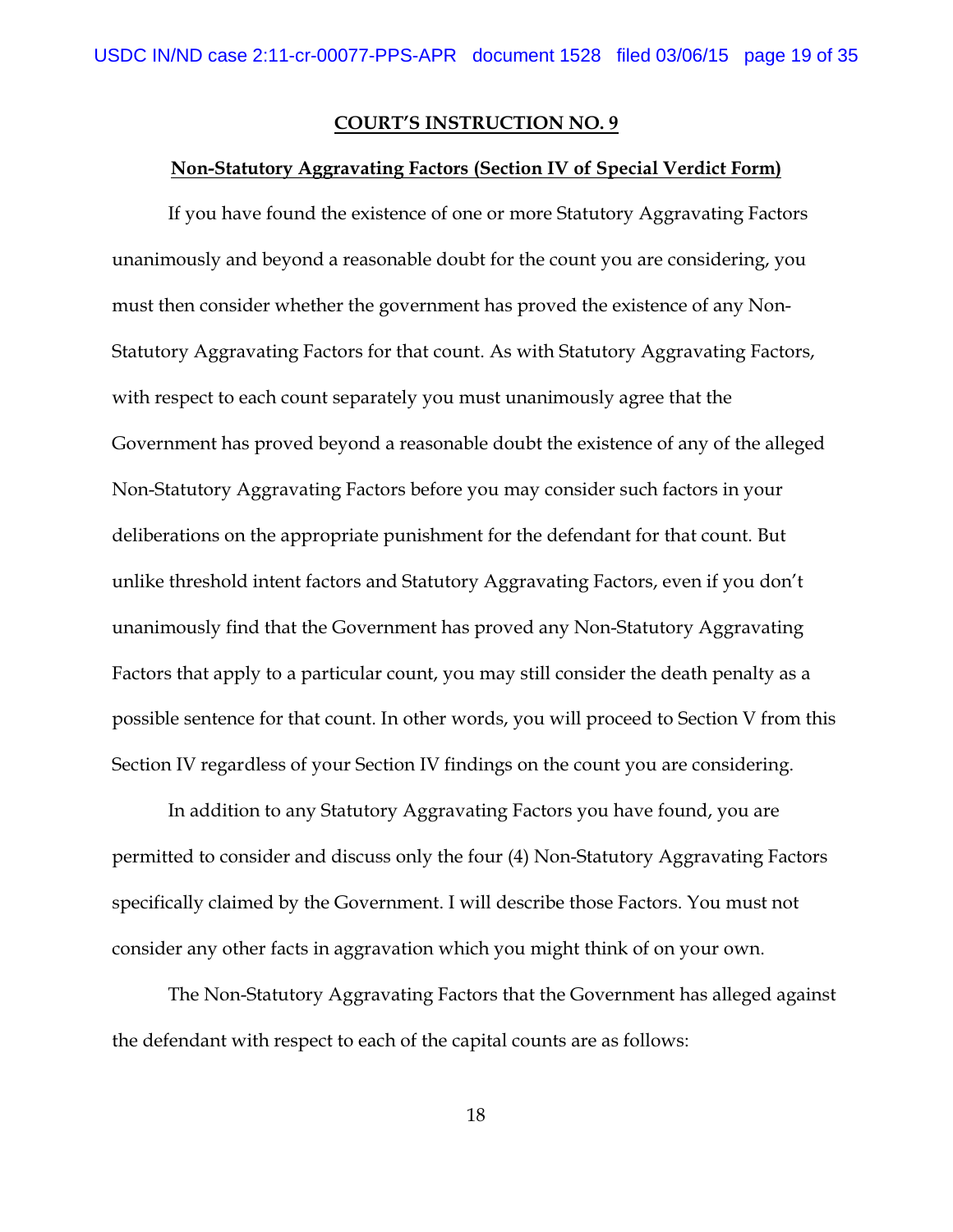1. Future Dangerousness. The defendant represents a continuing danger to the lives and safety of other persons; with respect to all of the murders, as evidenced by his low potential for rehabilitation as demonstrated by repeated violent criminal acts; with respect to only the murders of Luis Ortiz, Michael Sessum, Miguel Mejias, and Miguel Colon, as evidenced by a willingness to take human life and a lack of remorse for his acts of violence and attempted acts of violence as demonstrated by statements that he made following these violent acts; and again, with respect to all of the murders, as evidenced by the defendant's stated desire to impose a rule requiring fellow members of the Imperial Gangsters to shoot at rivals on sight, and his future dangerousness tends to support the imposition of the death penalty.

2. Contemporaneous Convictions for Other Criminal Activity. The defendant was convicted at trial of other criminal activity, including additional murders and an attempted murder, and this additional criminal activity tends to support the imposition of the death penalty.

3. Demonstrated Allegiance to Criminal Street Gang. The defendant had an allegiance to and was a member of the Imperial Gangsters, a criminal street gang, and this allegiance and membership tends to support the imposition of the death penalty.

4. Victim Impact. The defendant caused injury, harm, and loss to the victims, Luis Ortiz, Michael Sessum, Miguel Mejias, Miguel Colon, and Latroy Howard, and the victims' families and friends, and this harm tends to support the imposition of the death penalty.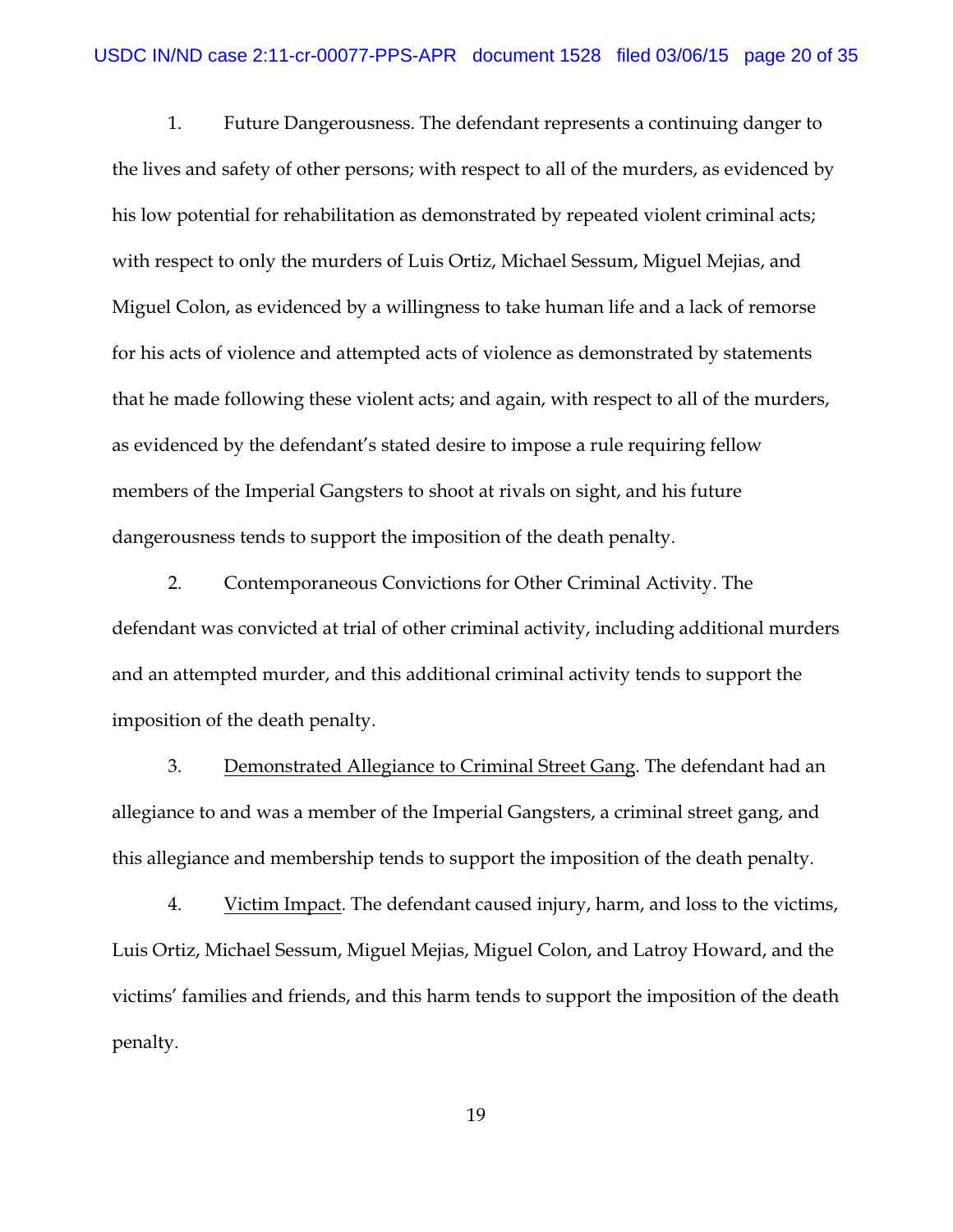After considering these Factors you will record in Section IV of the Special Verdict Form for the count you are considering your findings regarding whether you unanimously find that the Government has proved beyond a reasonable doubt the existence of any of these Non-Statutory Aggravating Factors.

Then you will continue on to consider the questions in Section V of the Special Verdict Form for the count you are considering.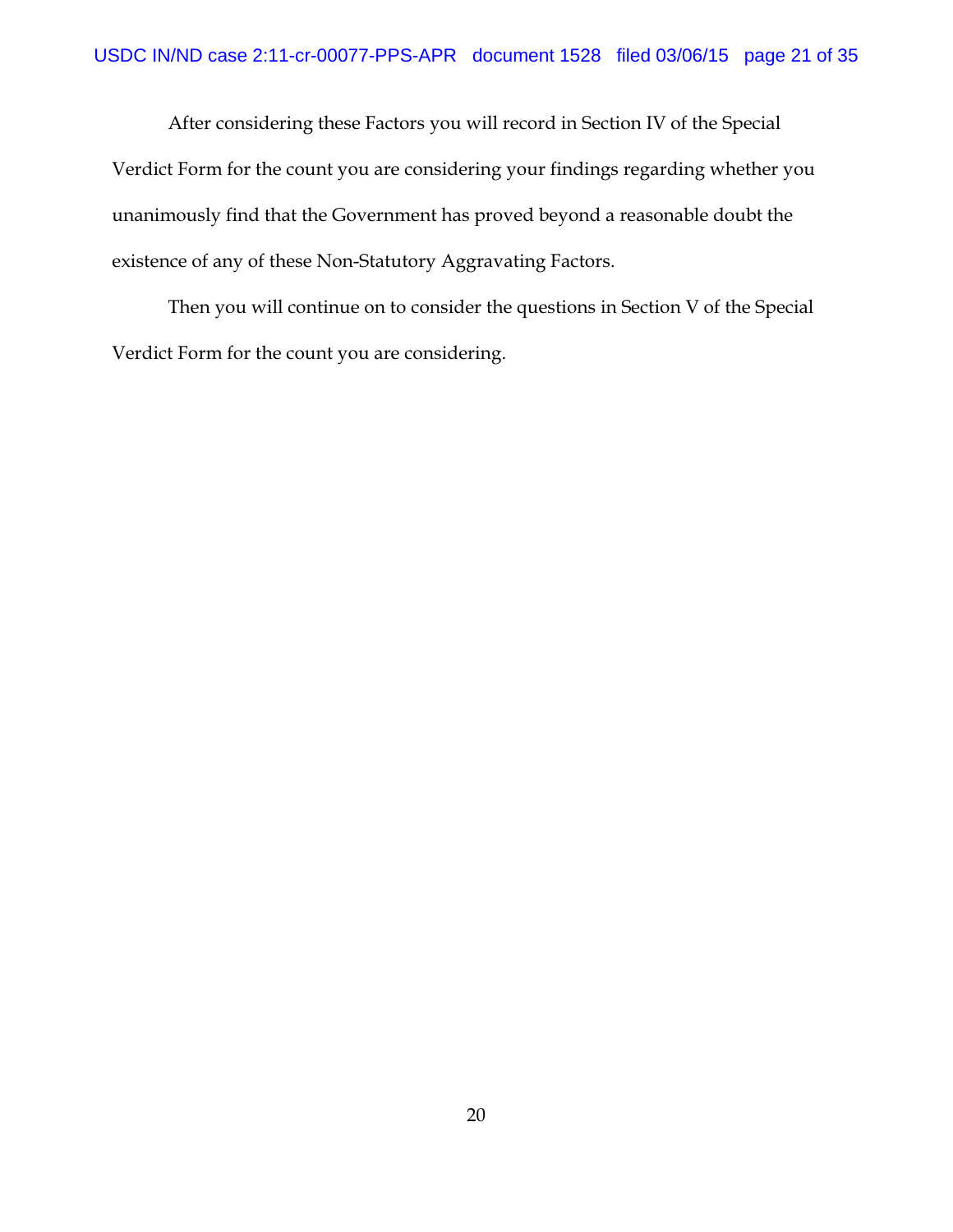#### **Mitigating Factors (Section V of Special Verdict Form)**

You must next consider, for the count on which you are deliberating, any Mitigating Factors that may be present in this case. A Mitigating Factor is not offered to justify or excuse the defendant's conduct. Rather, a Mitigating Factor is a fact about the defendant's life or character, or about the circumstances surrounding the offenses or any other relevant fact that would suggest, in fairness, that a sentence of death is not the appropriate punishment, or that a sentence of life in prison without the possibility of release is the more appropriate punishment.

Unlike for aggravating factors, your vote with respect to a Mitigating Factor **need not** be unanimous. A finding with respect to a Mitigating Factor may be made by one or more of the members of the jury. Any juror persuaded of the existence of a mitigating factor must consider it in this case, regardless of the number of other jurors who agree the factor has been established. Further, any juror may weigh a mitigating factor found by another juror, even if he or she did not also find that factor to exist or to be mitigating.

It is the defendant's burden to establish any mitigating factors, but only by a preponderance of the evidence, not beyond a reasonable doubt. A factor is established by a preponderance of the evidence if its existence is shown to be more likely so than not so.

Please understand that the existence of a mitigating factor is a distinct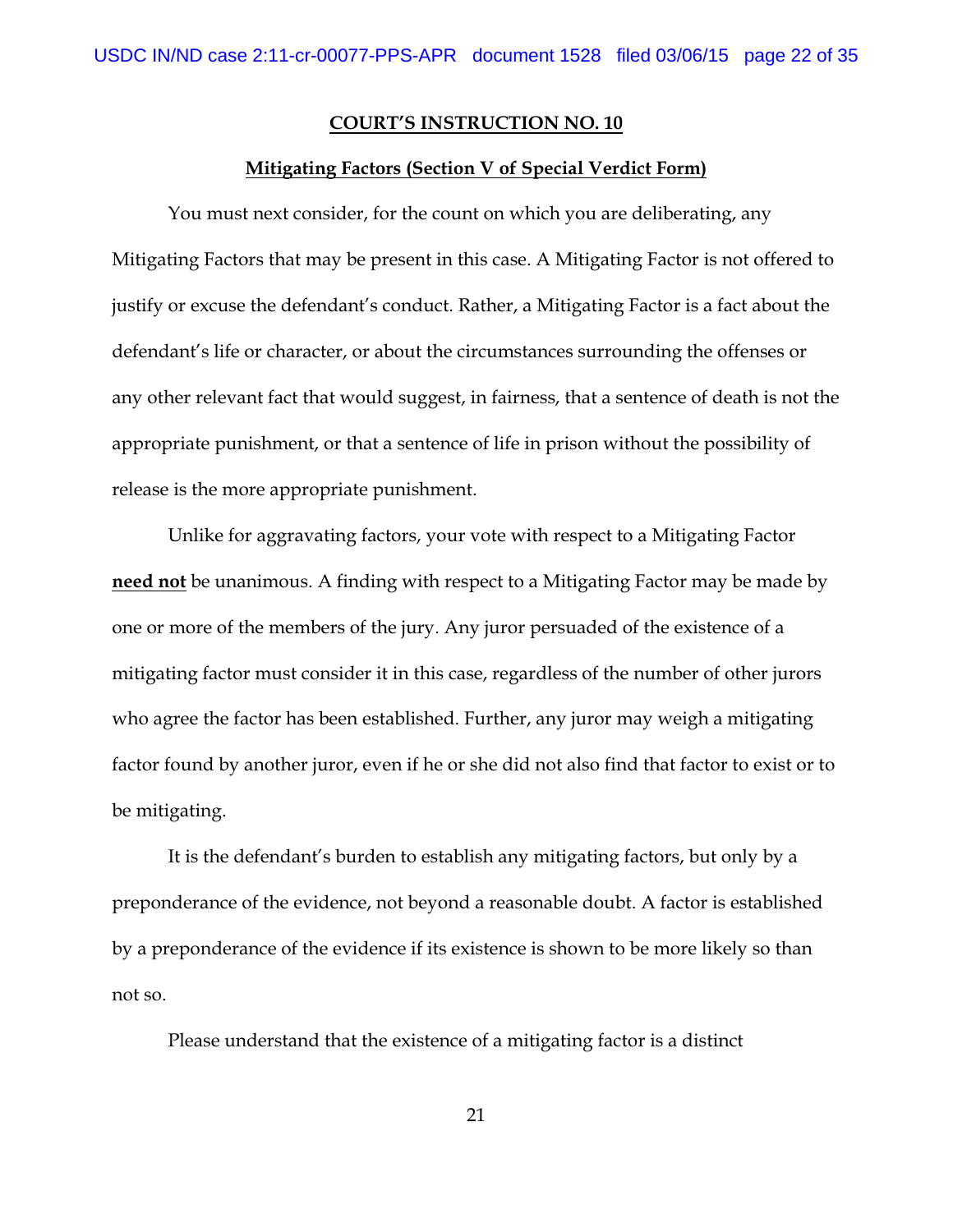consideration from whatever weight, if any, should ultimately be given that factor in your deliberations. For example, any number of jurors might first find that a particular mitigating factor is factually true (that is, that the factor has been established by a preponderance of the evidence), but those jurors as individuals might later choose to give that same mitigating factor differing levels of significance during the weighing process. With this distinction in mind, Section IV of each Special Verdict Form only asks you to report the total number of jurors who individually find the existence of a particular mitigating factor to be established by a preponderance of the evidence.

Earlier in these instructions, I stated that regardless of any opinion you may have as to what the law may be or should be, it would be a violation of your oaths as jurors to base your sentencing decision upon any view of the law other than that which is given to you in these instructions. Accordingly, it is not your role to pass on the wisdom of whether a particular mitigating factor submitted to you is, in your own personal view, the kind of circumstance that should weigh against imposition of the death penalty. If a mitigating factor that I state in these instructions and that appears on the Special Verdict Forms has been established by a preponderance of the evidence, you are required to weigh it in the balance to be struck between the aggravating and mitigating factors. It is up to you, however, to decide how much weight you individually assign to each particular mitigating factor.

The Special Verdict Form provides a space for you to indicate the number of jurors who find each Mitigating Factor. Complete that section.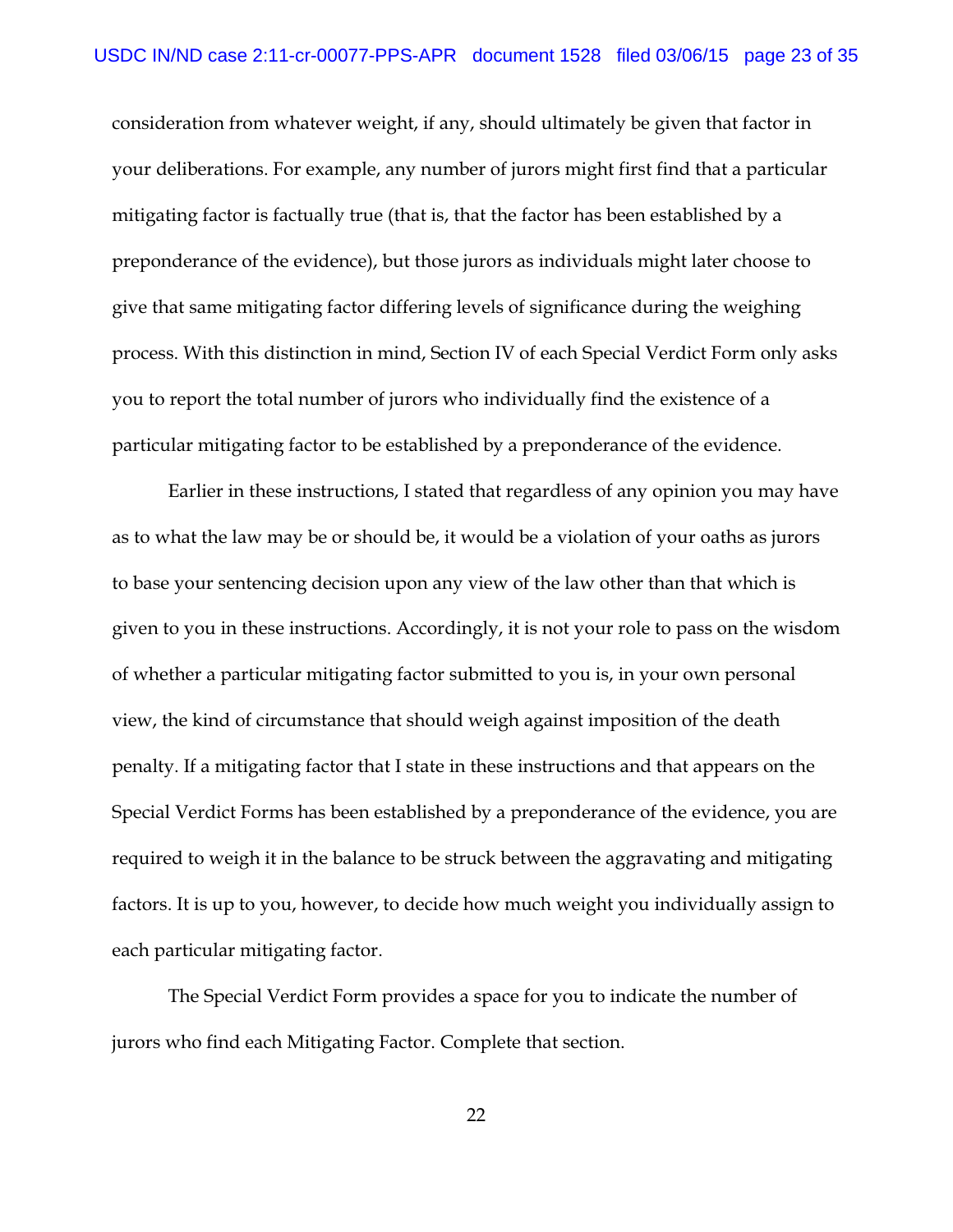# *Mitigating Factors to Consider*

The Mitigating Factors which the defendant asserts he has proved by a preponderance of the evidence are:

- A. If not sentenced to death, Mr. Briseno will be sentenced to lifetime imprisonment without the possibility of release.
- B. The Federal Bureau of Prisons will impose appropriate conditions of confinement and security with regard to Mr. Briseno.
- C. Mr. Briseno is the product of a childhood marked by chaos, abuse and abandonment.
- D. Growing up, Mr. Briseno lacked positive male role models in his home.
- E. His mother's poor choices in the men she brought into the family home had a negative impact on Mr. Briseno.
- F. Juan grew up in a neighborhood plagued with drugs, gangs, and violence.
- G. Juan was raised in poverty.
- H. Juan's basic needs were neglected when he was a young child.
- I. Juan's older brother was a gang member and a poor role model.
- J. Juan was recruited into the Imperial Gangsters when he was only 16.
- K. Juan was unable to keep up with his peers in school.
- L. Juan's father abandoned the family when Juan was only 8.
- M. Juan's father and his associates abused alcohol in front of the children.
- N. Juan has participated in rehabilitative programs while incarcerated.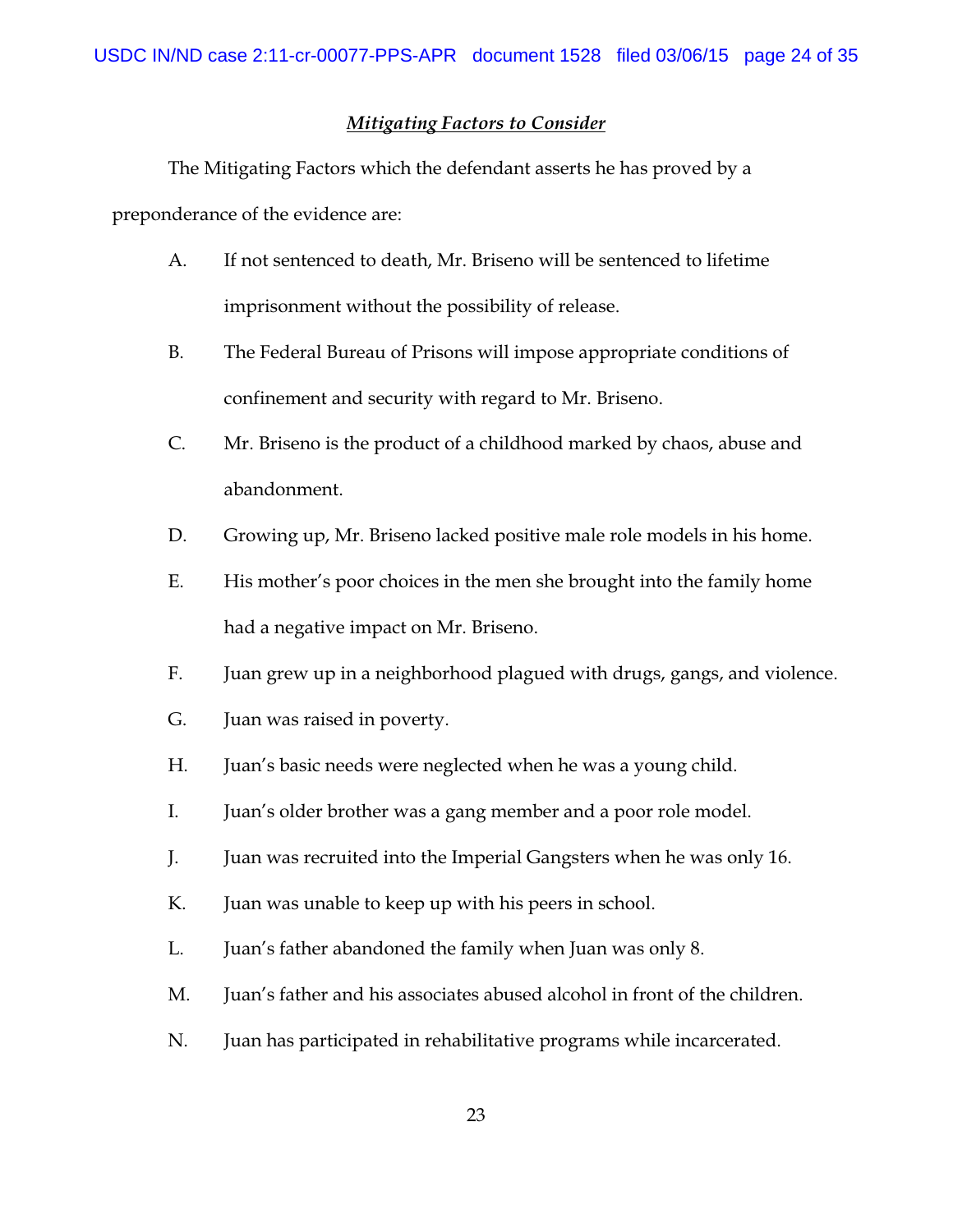- O. Juan donated his hair to cancer patients through "Locks of Love."
- P. Juan has a loving relationship with his twin cousins.
- Q. If Juan were to be executed others would suffer grief and loss.
- R. Juan has made a positive adjustment to incarceration and is likely to do so in federal prison.
- S. Cooperating witnesses and/or cooperating defendants who have killed someone will not be sentenced to death.
- T. The five victims of the murders voluntarily chose to engage in dangerous and illegal activities, a circumstance that contributed to their deaths.
- U. Mr. Briseno always behaved respectfully in court.
- V. Mr. Briseno's life has value.
- W. Another defendant, or defendants, equally culpable in the murders, will not be punished by death.
- X. There are other relevant circumstances that weigh against imposing a sentence of death.

## *Any Additional Mitigating Factors*

You are also permitted to consider **anything** else about the circumstances of the crime or about the defendant's background, record, or character or any other circumstance of the offense, that mitigate against imposition of the death penalty. So if there are any such Mitigating Factors, whether or not specifically argued by the attorneys for the defense, which at least one juror finds are established by a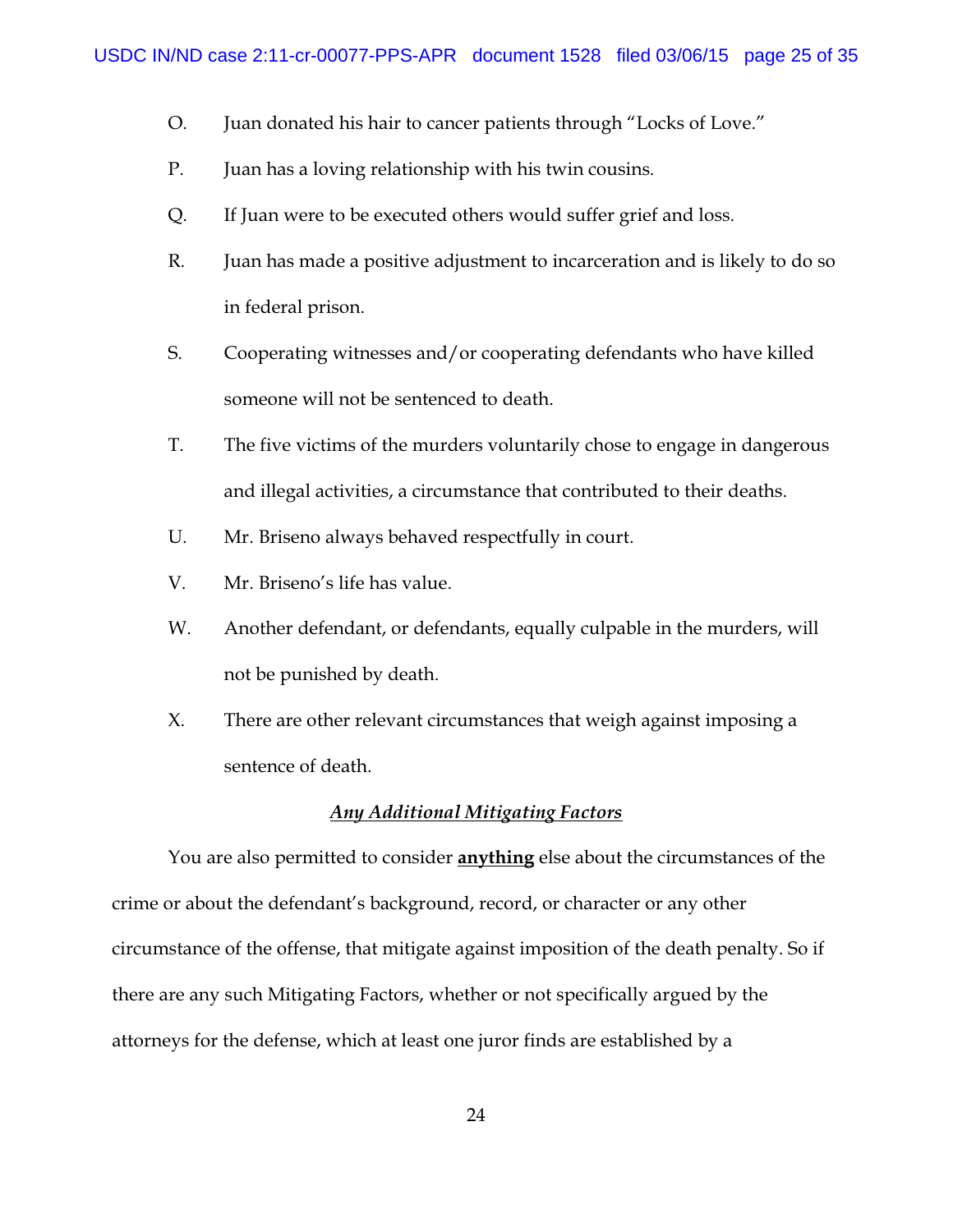preponderance of the evidence, you are free to consider them in your deliberations. There is a space in Section V of the Special Verdict Form for each count for you to fill in any additional Mitigating Factors and note the number of jurors who find that it exists. Complete that Section for each count as you consider that count. But even if you are unable to articulate or describe these additional Mitigating Factors, you may still give them your full consideration without noting them on the Special Verdict Form.

The law does not require that there be a connection between a Mitigating Factor and the crime committed. In short, your discretion in considering mitigating factors is much broader than your discretion in considering aggravating factors. This was a choice expressly made by Congress in enacting the capital punishment statute. What weight you give each Mitigating and Aggravating Factor is entirely up to you.

After you complete Section V of the Special Verdict Form for the count you are considering, you will move on to weigh the Aggravating Factor or Factors you have found and the Mitigating Factor or Factors you may have found.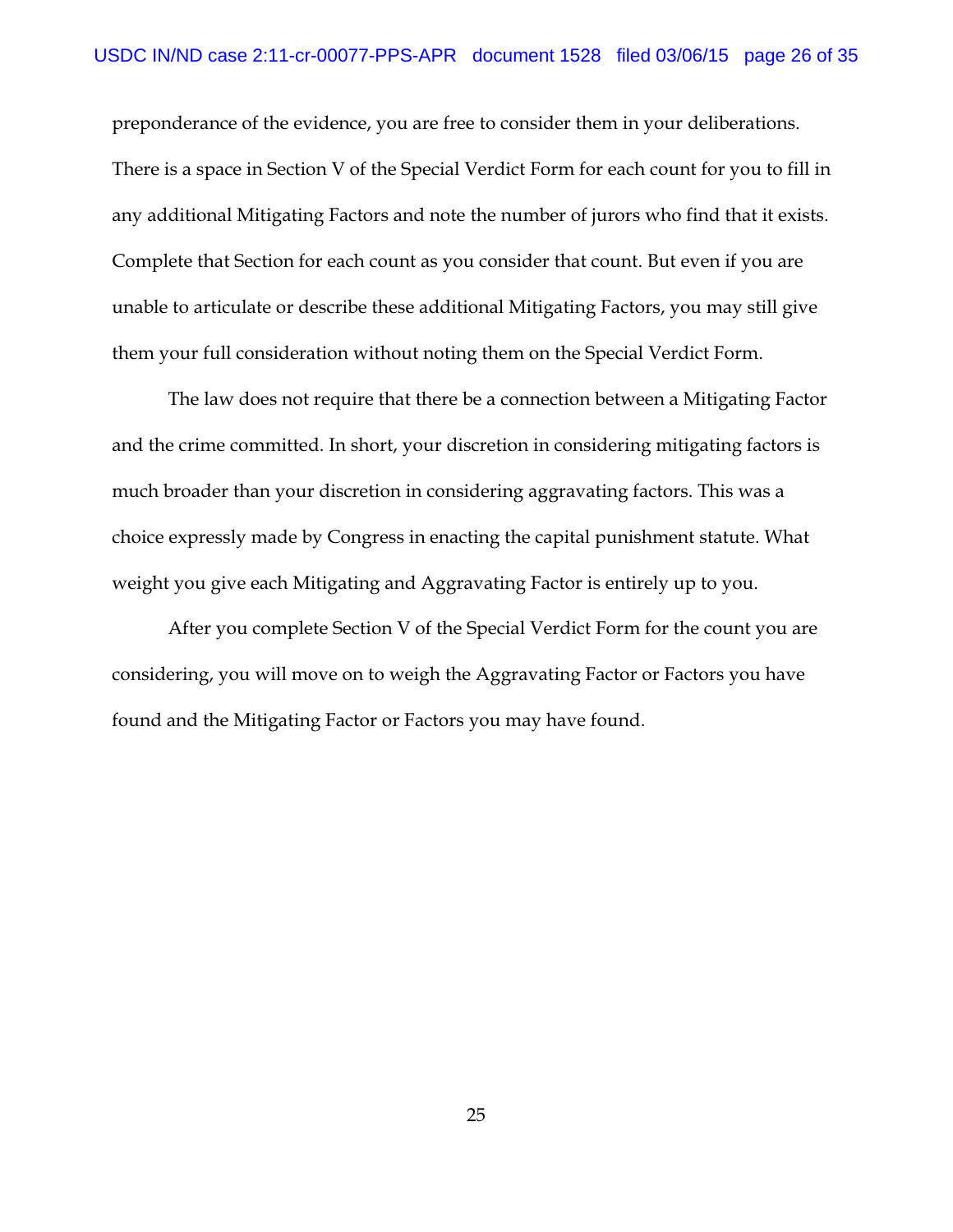### **Weighing Aggravating and Mitigating Factors**

With respect to the capital count you are considering, if you unanimously find that the government proved beyond a reasonable doubt: 1) that the defendant was over 18 years of age at the time of the crime; and 2) the existence of at least one intent factor, and 3) the existence of at least one Statutory Aggravating Factor; and after you then decide whether the Government proved beyond a reasonable doubt the existence of the alleged Non-Statutory Aggravating Factors submitted to you with respect to that count, and whether the defendant proved the existence of any Mitigating Factors by a preponderance of the evidence, you will then engage in a weighing process.

In determining the appropriate sentence for each count, all of you must weigh the Aggravating Factor or Factors that you unanimously found proved beyond a reasonable doubt for that count, and each of you must weigh any Mitigating Factor or Factors that you individually found to exist for that count, and may weigh any Mitigating Factors that another fellow juror found to exist. Whether or not the circumstances of each count in this case make death the appropriate sentence is a decision that the law leaves entirely to you.

Although I have previously instructed you that you will not consider a death sentence for any count unless you first unanimously find the age requirement and at least one threshold intent factor proven beyond a reasonable doubt, I instruct you now that the age requirement and threshold intent factors **shall not** be considered when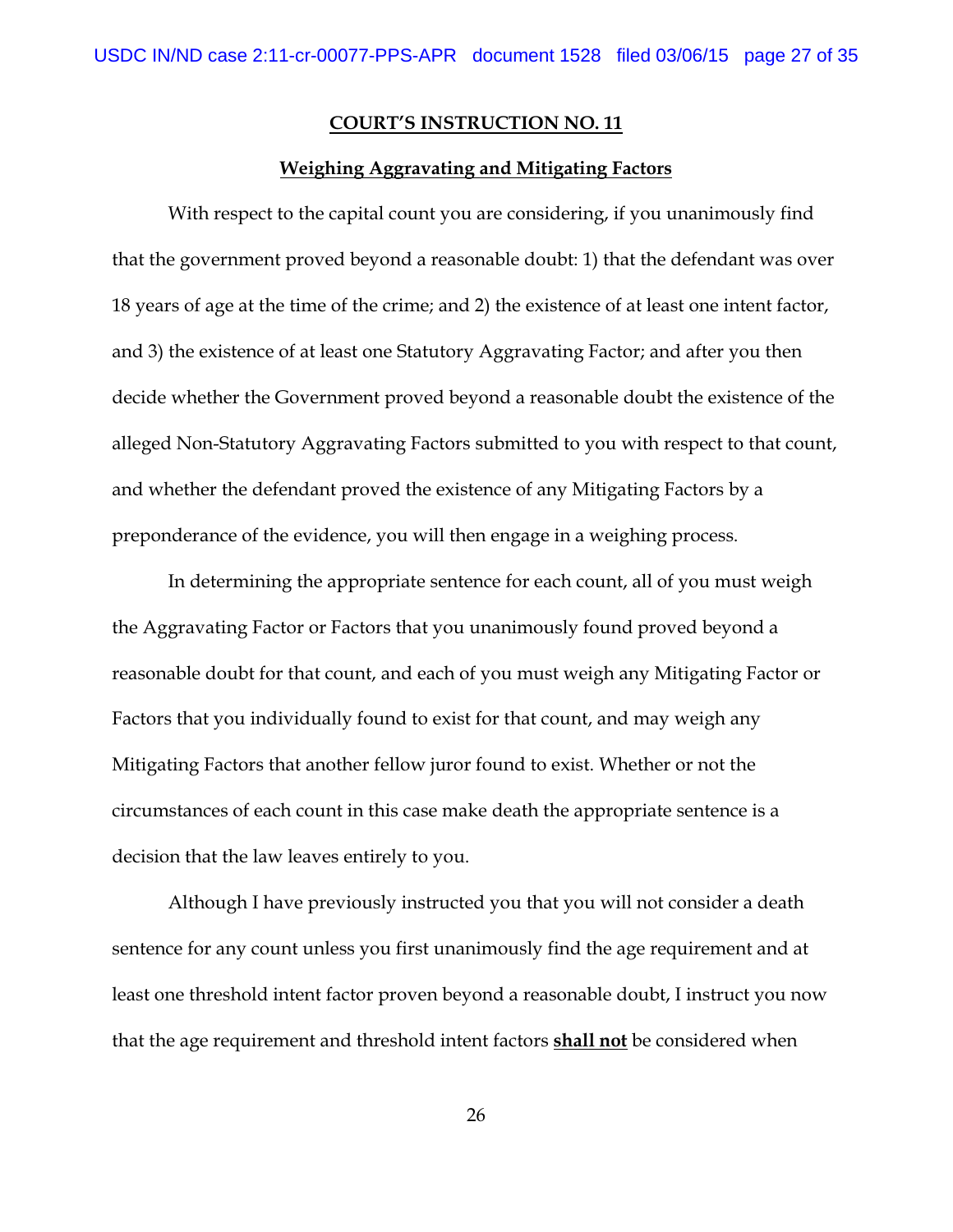weighing the Aggravating and Mitigating Factors. You must weigh only the Statutory and Non-Statutory Aggravating Factors that you unanimously find to exist for a particular count against any Mitigating Factors that any juror individually, or with others, finds to exist for that count.

In engaging in the weighing process, you must avoid any influence of passion, prejudice, or undue sympathy. Your deliberations should be based upon the evidence you have seen and heard and the law on which I have instructed you.

The process of weighing Aggravating and Mitigating Factors against each other in order to determine the proper punishment is not a mechanical process. In other words, you should not simply count the number of Aggravating and Mitigating Factors and reach a decision based on which number is greater. You should instead consider the weight and value of each factor to make a unique, individualized, and reasoned judgment about the sentence this defendant should receive for each capital offense.

The law contemplates that different Factors may be given different weights or values by different jurors. Thus, you may find that one Mitigating Factor outweighs one or more Aggravating Factors. Or you may find, even if you have found no Mitigating Factors, that the Aggravating Factor or Factors proved do not, standing alone, justify imposition of a sentence of death. On the other hand, you may unanimously find that a particular Aggravating Factor sufficiently outweighs all Mitigating Factors combined to make a sentence of death the appropriate sentence. Each juror must decide what weight or value is to be given to a particular Aggravating or Mitigating Factor in the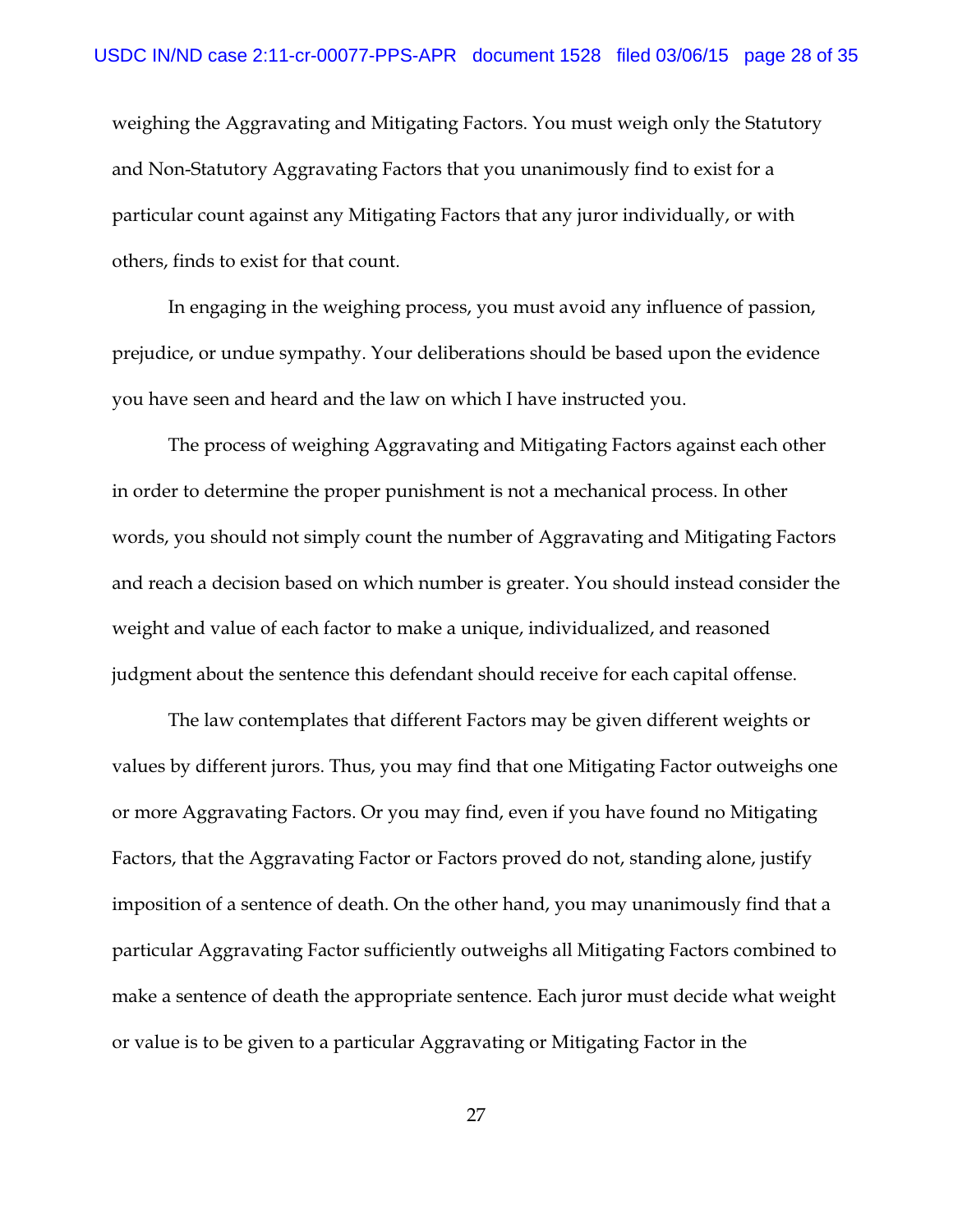decision-making process.

Again, whether or not the circumstances in any particular count justify a sentence of death is a decision that the law leaves entirely to you. You are never required to impose a death sentence.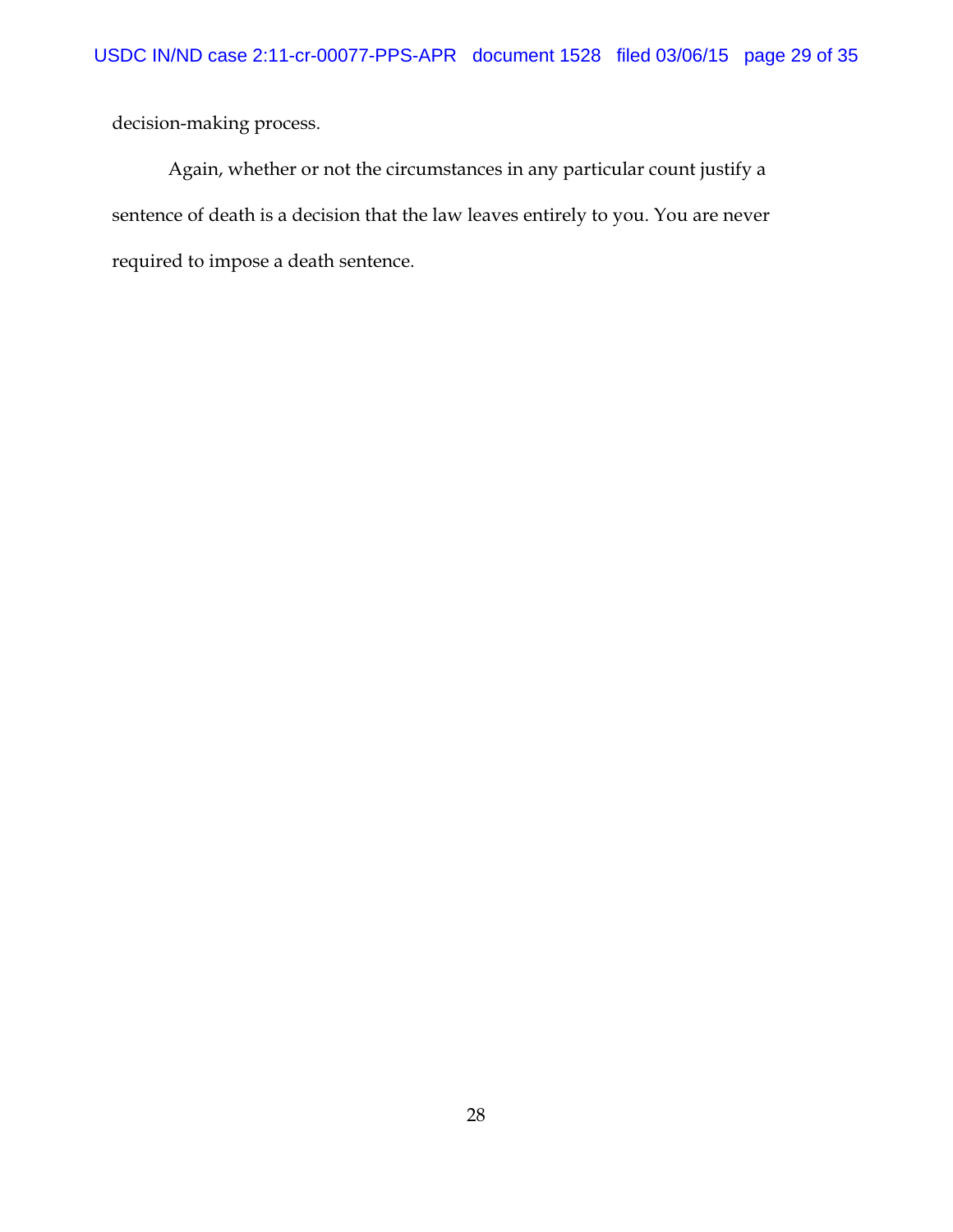#### **Determination of Sentence (Section VI of Special Verdict Form)**

You will be asked the following question for each capital count: "Do you, the jury, **unanimously** find that a sentence of death shall be imposed on the defendant JUAN BRISENO, aka Tito, as punishment" for the murder you are considering? You will answer that question either "Yes" or "No." In answering this question, you must unanimously decide whether the Aggravating Factor or Factors sufficiently outweigh the Mitigating Factor or Factors such that a sentence of death is the most appropriate sentence. If you answer "Yes" the Court will then be required to impose a death sentence for that count.

If you cannot unanimously agree that a sentence of death should be imposed, you should answer the question "No" and the Court will sentence Mr. Briseno to a life sentence without the possibility of release for the count you are considering. In the federal system, a sentence of life imprisonment without the possibility of release means just that — the defendant will never be released from prison. There is no parole in the federal system.

It is your duty as jurors to discuss all aspects of these sentencing issues with one another frankly and candidly in an effort to reach agreement, if you can reach agreement. Each of you must decide these questions for yourselves and not go along with the conclusions of your fellow jurors, but only after full consideration of the evidence with the other members of the jury and due respect for one another's opinions.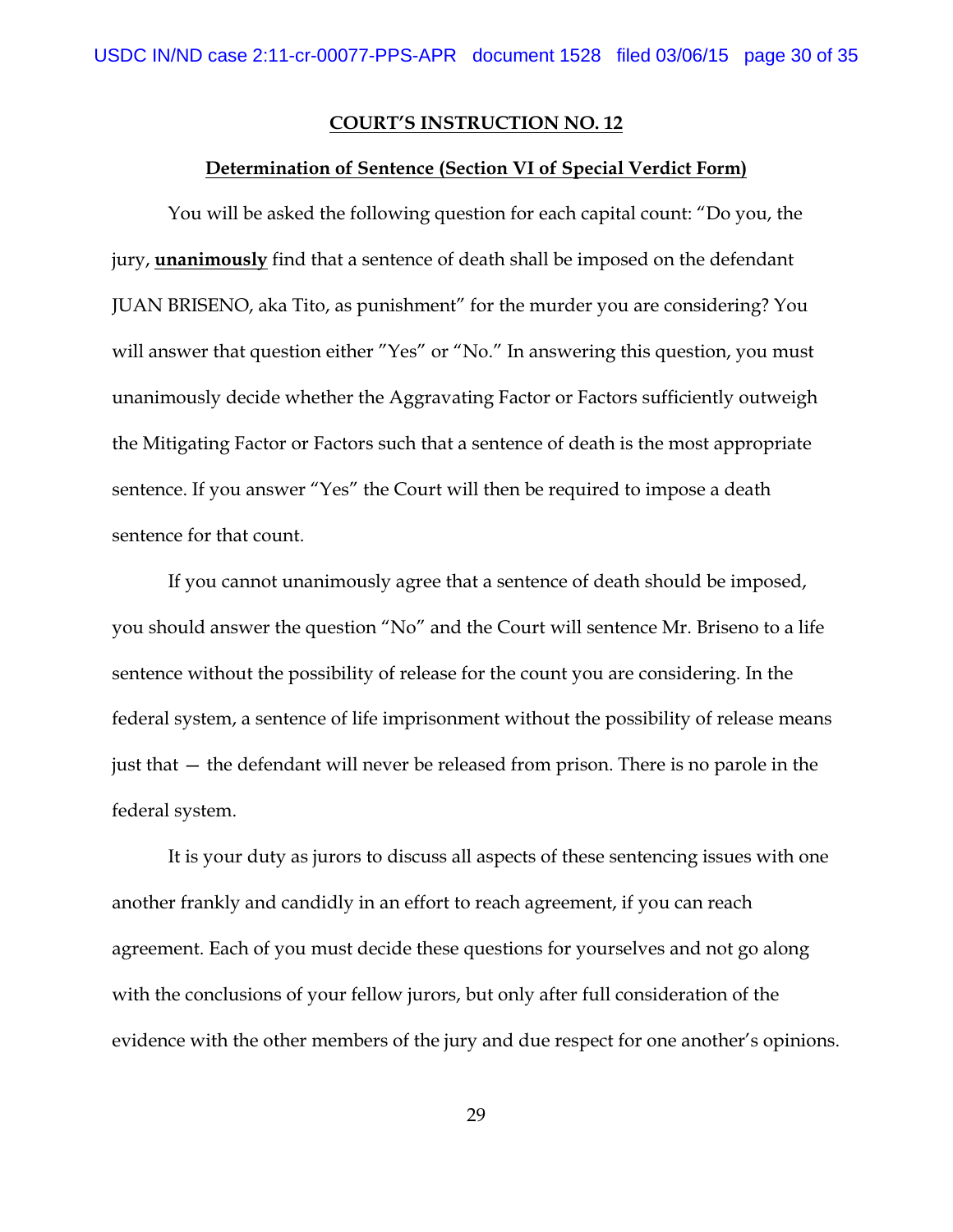While you are discussing this matter, do not hesitate to re-examine your own opinion, and to change your mind if you become convinced that you are wrong. But do not give up your honest beliefs as to the weight or the effect of the evidence solely because others think differently or simply to reach a verdict.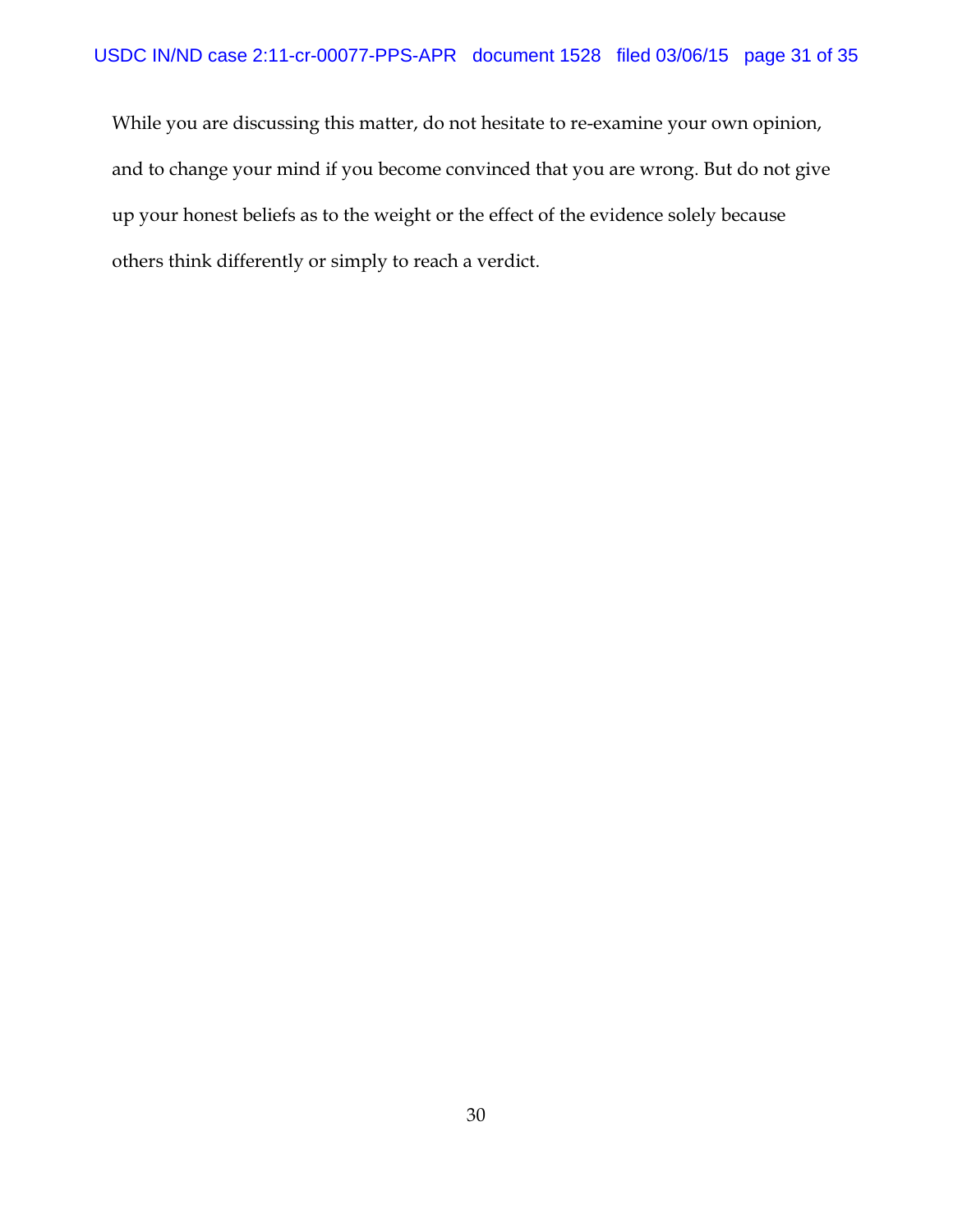#### **Right to Justice Without Discrimination**

In your consideration of whether the death sentence is justified as to any count you must not consider the race, color, religious beliefs, national origin, or sex of either the defendant or the victim. You are not to return a sentence of death unless you would return a sentence of death for the crime in question without regard to the race, color, religious beliefs, national origin, or sex of either the defendant or the victim.

To emphasize the importance of this consideration, Section VII of the Special Verdict Form for each count contains a certification statement. Each juror should carefully read the statement, and sign your name in the appropriate place if the statement accurately reflects the manner in which each of you reached your individual decision on that count.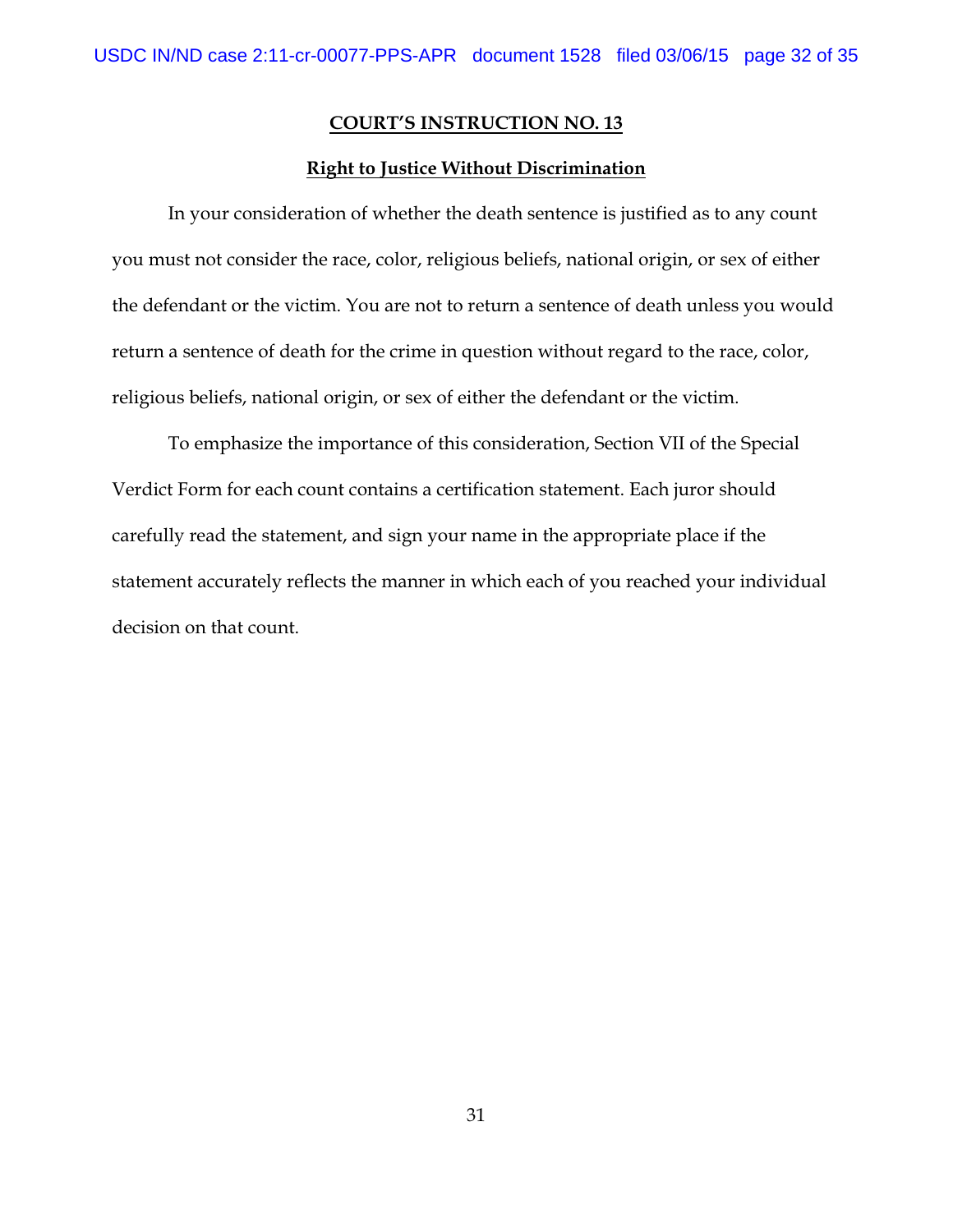### **Special Verdict Form**

I have prepared a set of forms, one for each capital count, each entitled "Special Verdict Form," to assist you during your deliberations. You are required to record your decisions on these forms. Section I of the Special Verdict Form is where you will record your findings on the defendant's Age. Section II is where you will record your findings on the Threshold Intent Factors. Section III is where you will record your findings on Statutory Aggravating Factors. Section IV is where you will record your findings on Non-Statutory Aggravating Factors. Section V is where you will record your findings on Mitigating Factors. Section VI is where you will record your sentence determinations. Finally, Section VII contains the non-discrimination certification each juror must read and sign. You are each required to sign the Special Verdict Form.

There is a separate Special Verdict Form for you to record your decisions with respect to each determination as to each capital count charged in the Fourth Superseding Indictment, and by capital count I mean: Count Nine (Luis Ortiz), Count Thirteen (Michael Sessum), Count Fifteen (Miguel Mejias), Count Nineteen (Miguel Colon), and Count Twenty-one (Latroy Howard). You must consider each count separately and record your findings for each count in the appropriate spaces on the appropriate Special Verdict Form. Once you have finished your deliberations and filled in, signed, and dated all of the Special Verdict Forms, you will advise the Court that you have reached a verdict.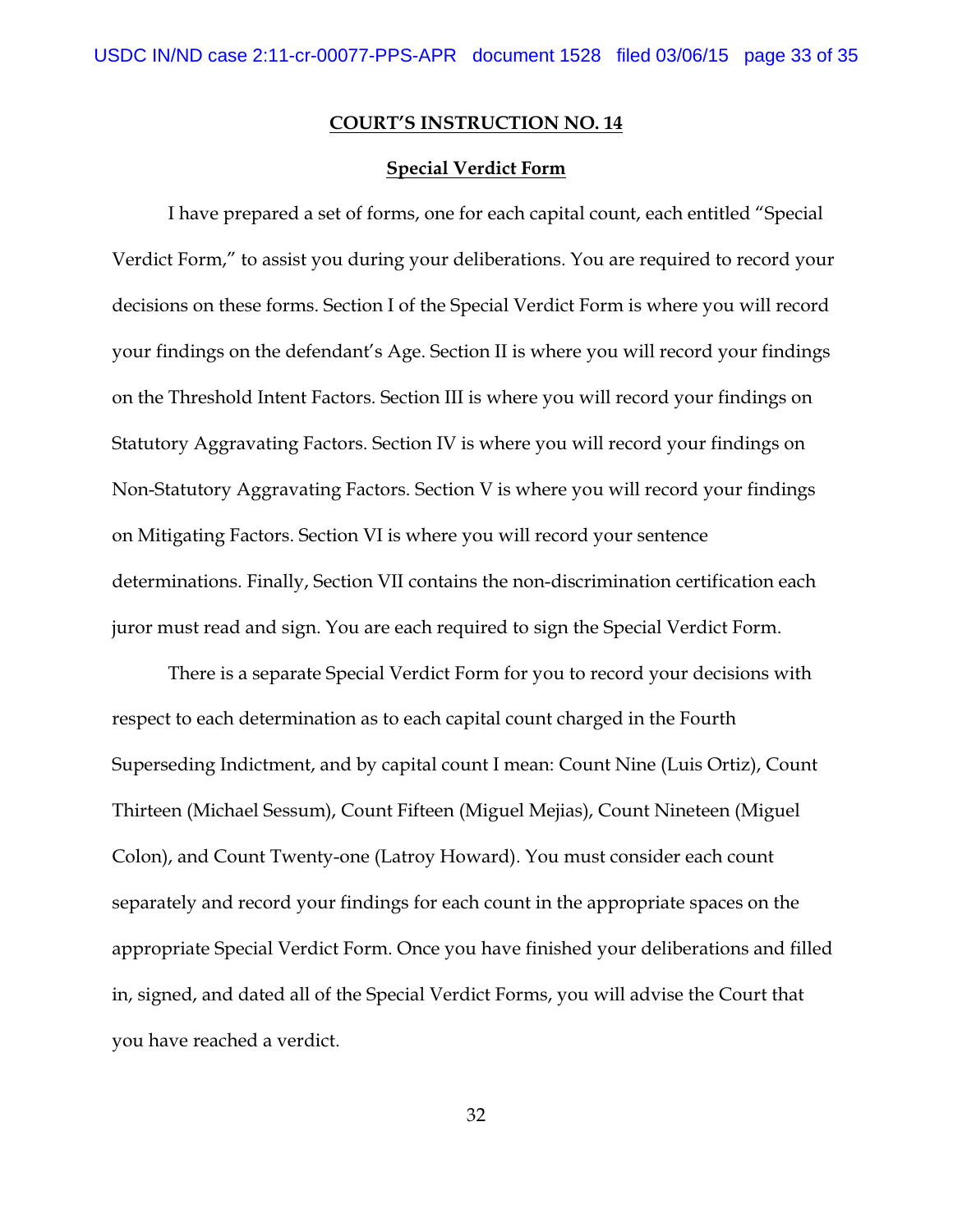#### **Concluding Instruction**

Once you start deliberating, do not communicate about the case or your deliberations with anyone except other members of your jury. You may not communicate with others about the case or your deliberations by any means. This includes oral or written communication, as well as any electronic method of communication, like your phones, computers, or on the Internet, or any other method of communication.

If you need to communicate with me while you are deliberating, send a note through the court security officer. The note should be signed by the foreperson or by one or more members of the jury. To have a complete record of this trial, it is important that you do not communicate with me except by a written note. I may have to talk to the lawyers about your message, so it may take me some time to get back to you. You may continue your deliberations while you wait for my answer. Please be advised that transcripts of trial testimony are not available to you. You must rely on your collective memory of the testimony.

If you send me a message or question, you should not tell me any details of your deliberations or the breakdown of any votes you may have conducted.

Let me remind you again that nothing that I have said in these instructions, and nothing that I have said or done during either phase of the trial, has been said or done to suggest to you what I think your decisions should be. The decisions are your